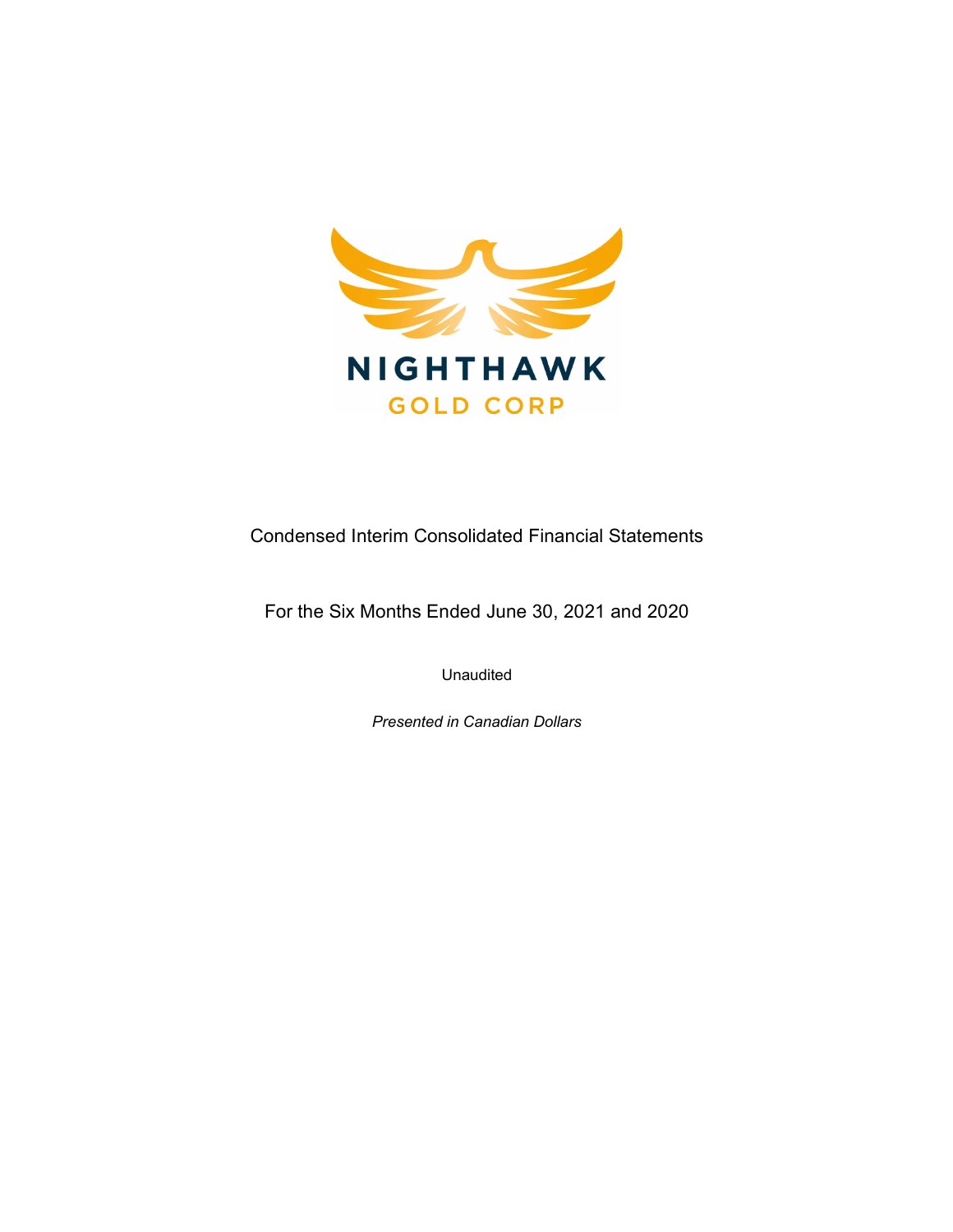

August 16, 2021

#### MANAGEMENT'S RESPONSIBILITY FOR THE CONDENSED INTERIM CONSOLIDATED FINANCIAL STATEMENTS

The accompanying condensed consolidated interim financial statements of Nighthawk Gold Corp. ("Nighthawk") are the responsibility of the Board of Directors and executive management. The unaudited condensed interim consolidated financial statements have been prepared by management, on behalf of the Board of Directors, in accordance with International Financial Reporting Standards ("IFRS") as issued by the International Accounting Standards Board. These unaudited condensed interim consolidated financial statements do not include all of the disclosures required for annual consolidated financial statements and therefore should be read in conjunction with Nighthawk's audited annual consolidated financial statements and notes thereto for the year ended December 31, 2020. These unaudited condensed interim consolidated financial statements follow the same significant accounting policies and methods of application as those included in Nighthawk's most recent audited annual consolidated financial statements, except as described in note 3. Management acknowledges responsibility for the preparation and presentation of the consolidated financial statements, including responsibility for significant accounting judgments and estimates and the choice of accounting principles and methods that are appropriate to Nighthawk's circumstances. In the opinion of management, the unaudited condensed interim consolidated financial statements have been prepared within acceptable limits of materiality and are in accordance with International Accounting Standard 34, Interim Financial Reporting using accounting policies consistent with IFRS appropriate in the circumstances.

Management has established processes, which are in place to provide it sufficient knowledge to support management representations that it has exercised reasonable diligence that (i) the unaudited condensed interim consolidated financial statements do not contain any untrue statement of material fact or omit to state a material fact required to be stated or that is necessary to make a statement not misleading in light of the circumstances under which it is made, as of the date of, and for the periods presented by, the unaudited condensed interim consolidated financial statements and (ii) the unaudited condensed interim consolidated financial statements fairly present in all material respects the financial condition, results of operations and cash flows of Nighthawk, as of the date of and for the period presented by the unaudited condensed interim consolidated financial statements.

The Board of Directors is responsible for reviewing and approving the consolidated financial statements and for ensuring that management fulfills its financial reporting responsibilities. An Audit Committee assists the Board of Directors in fulfilling this responsibility. The Audit Committee meets with management to review the internal controls over the financial reporting process, the consolidated financial statements and the auditors' report. The Audit Committee also reviews Nighthawk's Management's Discussion and Analysis to ensure that the financial information reported therein is consistent with the information presented in the consolidated financial statements. The Audit Committee reports its findings to the Board of Directors for its consideration in approving the consolidated financial statements for issuance to the shareholders.

Management recognizes its responsibility for conducting Nighthawk's affairs in compliance with established financial standards, and applicable laws and regulations, and for maintaining proper standards of conduct for its activities.

(Signed) "Keyvan Salehi" (Signed) "Michael Leskovec" Keyvan Salehi President & Chief Executive Officer

Michael Leskovec Chief Financial Officer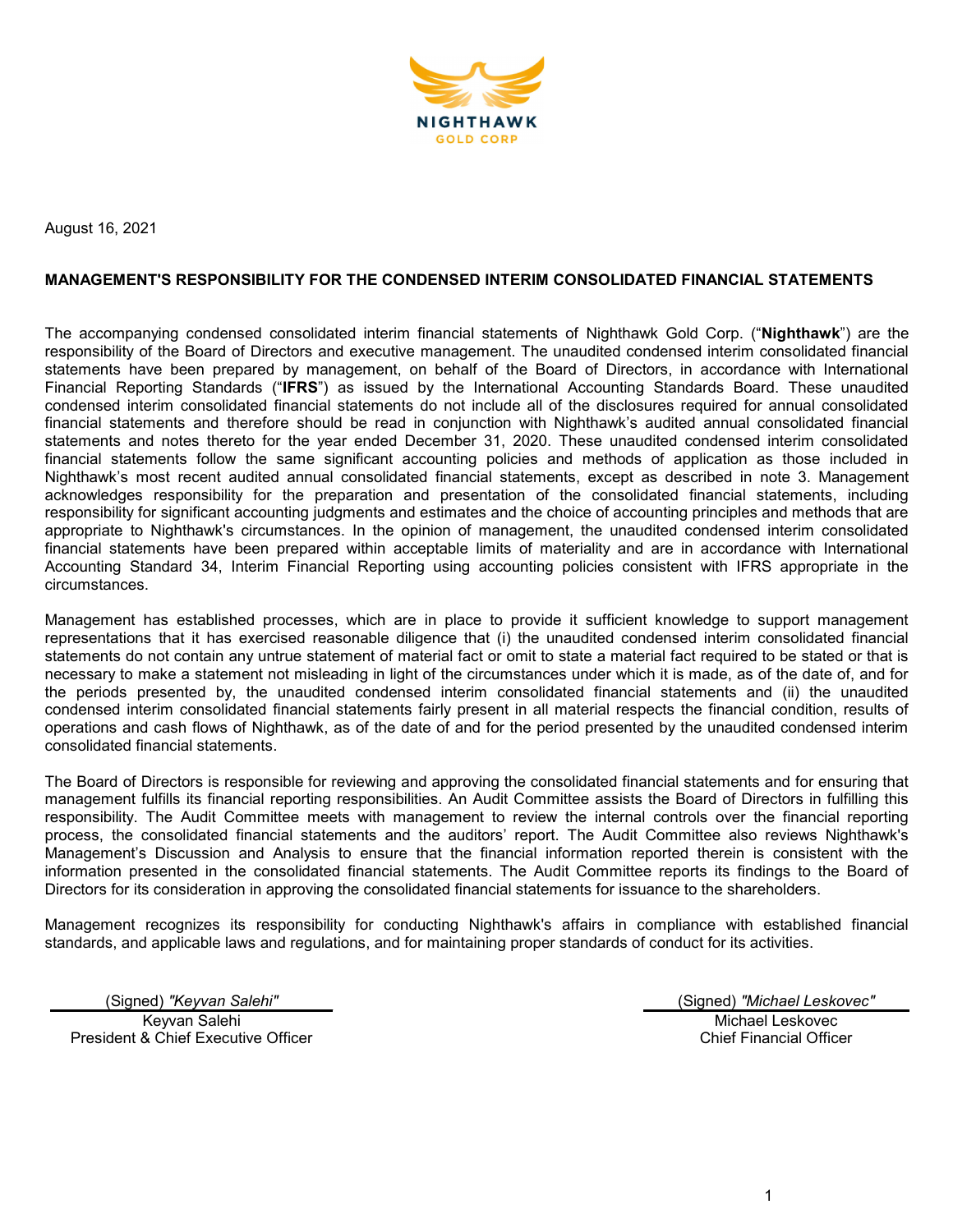

## NIGHTHAWK GOLD CORP. CONDENSED INTERIM CONSOLIDATED STATEMENTS OF FINANCIAL POSITION

Presented in Canadian Dollars **Unaudited** 

|                                                                                              | <b>June 30,</b><br>2021 | December 31,<br>2020 |
|----------------------------------------------------------------------------------------------|-------------------------|----------------------|
| <b>ASSETS</b>                                                                                |                         |                      |
| <b>Current Assets</b>                                                                        |                         |                      |
| Cash and cash equivalents                                                                    | \$<br>7,902,053 \$      | 8,309,832            |
| Amounts receivable                                                                           | 860,106                 | 232,077              |
| Prepaid expenses and supplies                                                                | 916,703                 | 894,738              |
|                                                                                              | 9,678,862               | 9,436,647            |
| <b>Non-current Assets</b>                                                                    |                         |                      |
| Restricted cash (note 5)                                                                     | 4,729,310               | 4,669,310            |
| Exploration and evaluation assets (note 6)                                                   | 11,654,570              | 11,152,664           |
|                                                                                              | 16,383,880              | 15,821,974           |
|                                                                                              | 26,062,742 \$<br>S.     | 25,258,621           |
| <b>LIABILITIES</b><br><b>Current Liabilities</b><br>Accounts payable and accrued liabilities | \$<br>6,980,733 \$      | 1,583,569            |
| <b>Non-current Liabilities</b>                                                               |                         |                      |
| Flow-through share premium liability                                                         | 61,498                  | 1,128,481            |
| Provision for service obligation (note 7)                                                    | 3,012,314               | 3,012,314            |
| Reclamation provision (note 8)                                                               | 401,150                 | 401,150              |
|                                                                                              | 3,474,962               | 4,541,945            |
| <b>SHAREHOLDERS' EQUITY</b>                                                                  |                         |                      |
| Share capital (note 9(a))                                                                    | 111,684,374             | 104,003,121          |
| Warrant reserve (note 9(b))                                                                  | 1,330,897               | 516,712              |
| Share-based payment reserve (note 9(c))                                                      | 19,470,263              | 18,567,340           |
| <b>Accumulated deficit</b>                                                                   | (116, 878, 487)         | (103, 954, 066)      |
|                                                                                              | 15,607,047              | 19,133,107           |
|                                                                                              | 26,062,742 \$<br>S.     | 25,258,621           |

### Subsequent Event (note 14)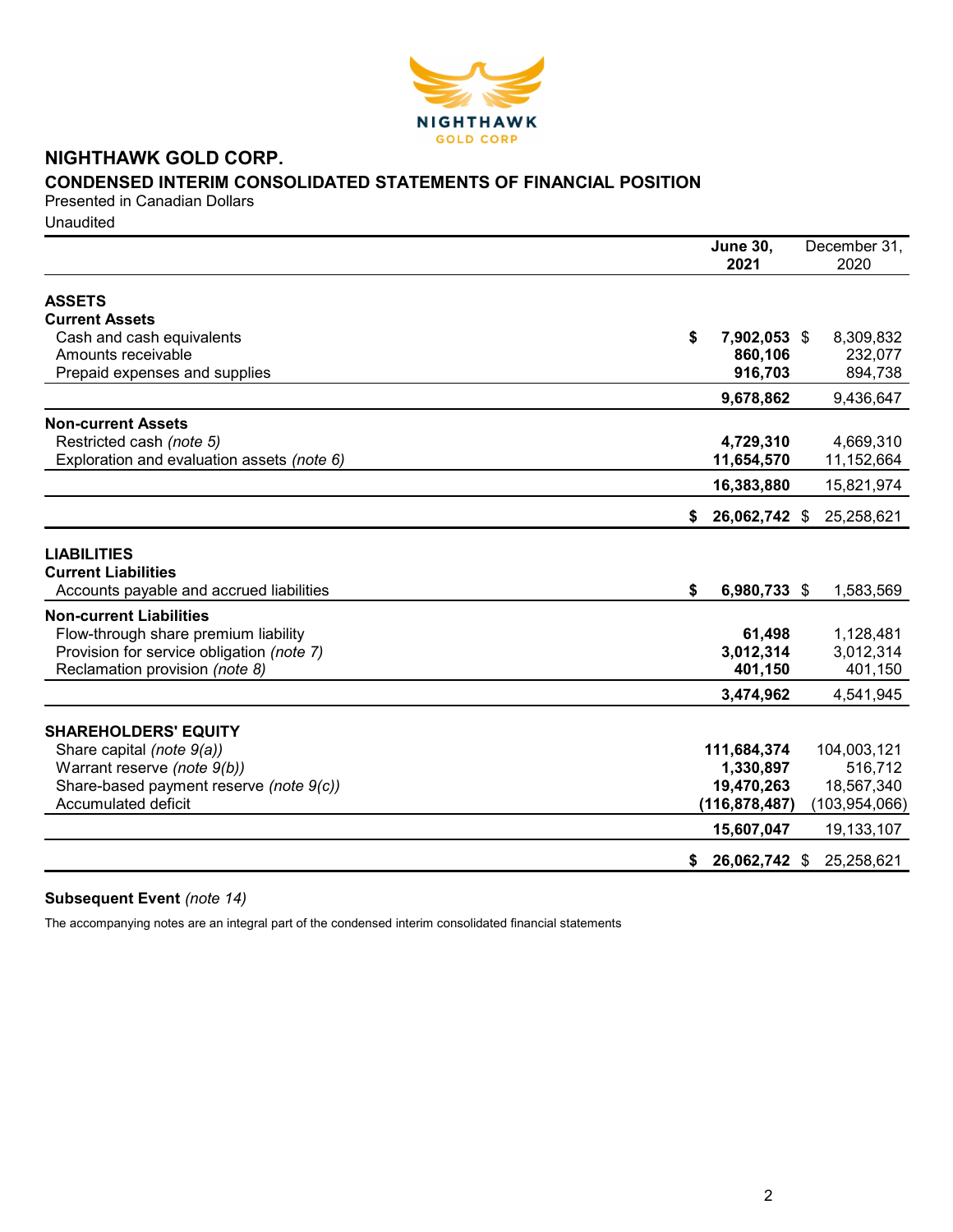

# NIGHTHAWK GOLD CORP.

## CONDENSED INTERIM CONSOLIDATED STATEMENTS OF LOSS AND COMPREHENSIVE LOSS

Presented in Canadian Dollars

**Unaudited** 

|                                                                 |    | Three months ended      |                 | Six months ended        |             |  |
|-----------------------------------------------------------------|----|-------------------------|-----------------|-------------------------|-------------|--|
|                                                                 |    | <b>June 30,</b><br>2021 | 2020            | <b>June 30,</b><br>2021 | 2020        |  |
|                                                                 |    |                         | Note $3(b)$     |                         | Note $3(b)$ |  |
| <b>Operating Expenses</b>                                       |    |                         |                 |                         |             |  |
| <b>General and Administrative Expenses</b>                      |    |                         |                 |                         |             |  |
| Salaries, director and consulting fees (note 11)                | S  | 363,375 \$              | 119,911 \$      | 734,654 \$              | 317,022     |  |
| Shareholder communication and marketing                         |    | 65,809                  | 72,043          | 158,392                 | 205,731     |  |
| Office and administration                                       |    | 83,884                  | 49,370          | 145,266                 | 110,267     |  |
| Regulatory                                                      |    | 72,797                  | 13,695          | 132,095                 | 63,541      |  |
| <b>Professional fees</b>                                        |    | 36,761                  | 32,012          | 89,888                  | 98,999      |  |
| Travel                                                          |    | 90                      | 872             | 669                     | 98,551      |  |
| Stock-based compensation (note 9(c))                            |    | 724,956                 | 50,111          | 971,923                 | 100,222     |  |
|                                                                 |    | 1,347,672               | 338,014         | 2,232,887               | 994,333     |  |
| Exploration and Evaluation Expenses (note 6)                    |    | 10,928,203              | 625,455         | 13,955,882              | 2,923,286   |  |
| <b>Operating Loss</b>                                           |    | 12,275,875              | 963,469         | 16,188,769              | 3,917,619   |  |
| <b>Other Income</b>                                             |    |                         |                 |                         |             |  |
| Flow-through share premium                                      |    | 2,613,807               |                 | 3,215,083               |             |  |
| Gain on debt settlement (note 6)                                |    |                         |                 | 26,000                  |             |  |
| Interest income                                                 |    | 12,619                  | 22,584          | 23,265                  | 76,844      |  |
| <b>Total Other Income</b>                                       |    | 2,626,426               | 22,584          | 3,264,348               | 76,844      |  |
| <b>Net Loss and Comprehensive Loss</b>                          | \$ | $(9,649,449)$ \$        | $(940, 885)$ \$ | $(12, 924, 421)$ \$     | (3,840,775) |  |
|                                                                 |    |                         |                 |                         |             |  |
| Net Loss Per Share (note 10):<br><b>Basic and Fully Diluted</b> | \$ | $(0.16)$ \$             | $(0.02)$ \$     | $(0.23)$ \$             | (0.09)      |  |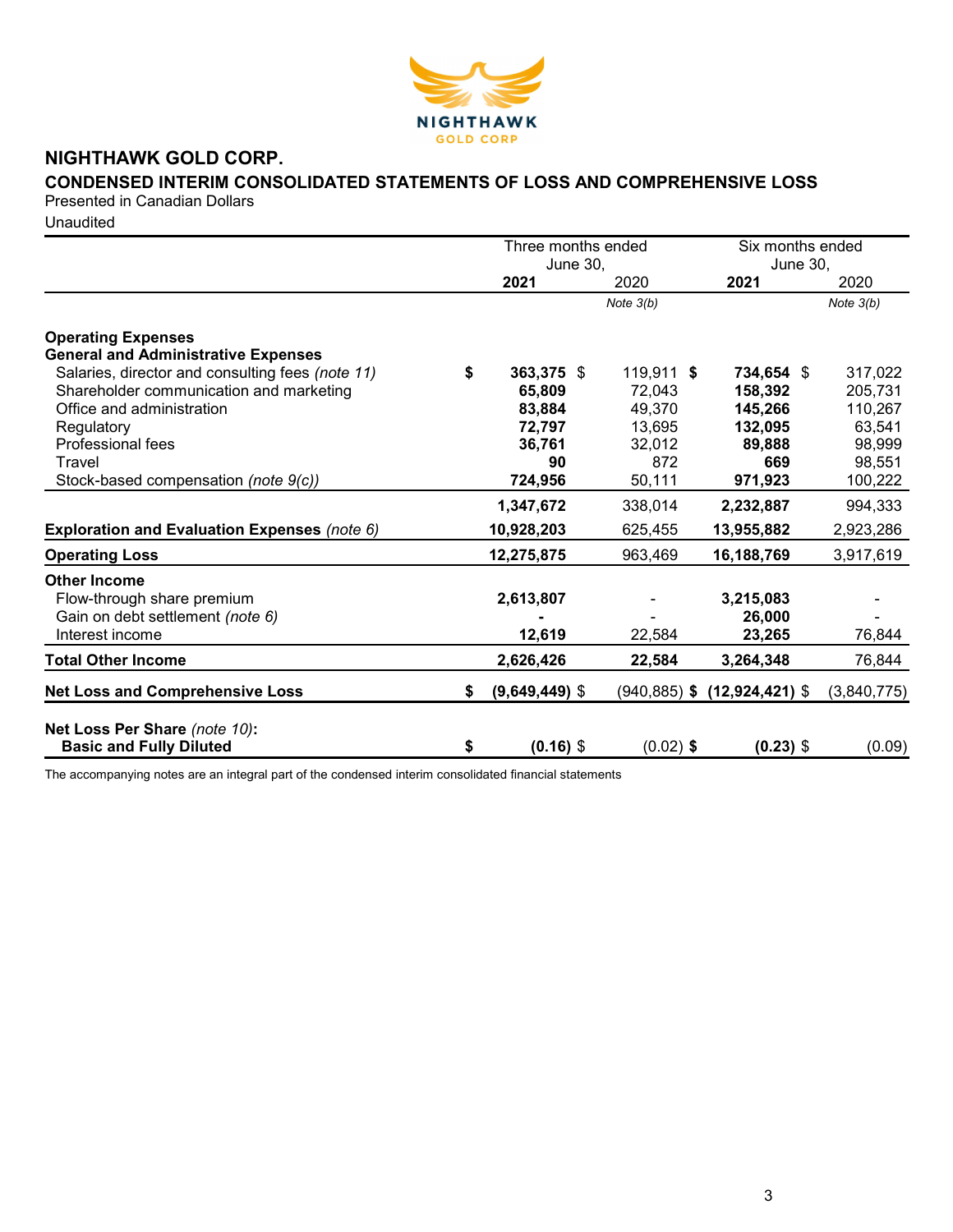

## NIGHTHAWK GOLD CORP. CONDENSED INTERIM CONSOLIDATED STATEMENTS OF CHANGES IN SHAREHOLDERS' EQUITY

Presented in Canadian Dollars

Unaudited

|                                                                | Share capital | <b>Warrant reserve</b> |           | Share-based<br>payment reserve |            | Accumulated<br>deficit |                  |   | <b>Total equity</b> |
|----------------------------------------------------------------|---------------|------------------------|-----------|--------------------------------|------------|------------------------|------------------|---|---------------------|
|                                                                |               |                        |           |                                |            |                        | Note $3(b)$      |   |                     |
| Balance at December 31, 2019                                   | 94,828,475    | \$                     |           | \$                             | 18,154,940 | S.                     | (91, 250, 900)   | S | 21,732,515          |
| Issuance of common shares on repurchase of royalties           | 282,000       |                        |           |                                |            |                        |                  |   | 282,000             |
| Stock-based compensation (note 9(c))                           |               |                        |           |                                | 100,222    |                        |                  |   | 100,222             |
| Net loss for the period                                        |               |                        |           |                                |            |                        | (3,840,775)      |   | (3,840,775)         |
| Balance at June 30, 2020                                       | 95,110,475    |                        |           |                                | 18,255,162 |                        | (95,091,675)     |   | 18,273,962          |
| Issuance of shares, net of cash share issue costs of \$332,496 | 11,668,105    |                        |           |                                |            |                        |                  |   | 11,668,105          |
| Flow-through share premium                                     | (2,641,320)   |                        |           |                                |            |                        |                  |   | (2,641,320)         |
| Tax effect of share issue costs                                | 88,112        |                        |           |                                |            |                        |                  |   | 88,112              |
| Fair value of warrants issued                                  | (516, 712)    |                        | 516,712   |                                |            |                        |                  |   |                     |
| Issuance of common shares on exercise of stock options         | 203,250       |                        |           |                                |            |                        |                  |   | 203,250             |
| Fair value of stock options transferred on exercise            | 39,961        |                        |           |                                | (39,961)   |                        |                  |   |                     |
| Vesting of share units                                         | 51,250        |                        |           |                                | (51, 250)  |                        |                  |   |                     |
| Stock-based compensation                                       |               |                        |           |                                | 403,389    |                        |                  |   | 403,389             |
| Net loss for the period                                        |               |                        |           |                                |            |                        | (8,862,391)      |   | (8,862,391)         |
| Balance at December 31, 2020                                   | 104,003,121   |                        | 516,712   |                                | 18,567,340 |                        | (103, 954, 066)  |   | 19,133,107          |
| Issuance of shares net of cash share issuance costs of         |               |                        |           |                                |            |                        |                  |   |                     |
| $$745,962$ (note $9(a)$ )                                      | 10,200,538    |                        |           |                                |            |                        |                  |   | 10,200,538          |
| Flow-through share premium                                     | (2, 148, 100) |                        |           |                                |            |                        |                  |   | (2, 148, 100)       |
| Fair value of warrants issued                                  | (814, 185)    |                        | 814,185   |                                |            |                        |                  |   |                     |
| Issuance of common shares for Kim and Cass Option (note 6)     | 374,000       |                        |           |                                |            |                        |                  |   | 374,000             |
| Vesting of share units                                         | 69,000        |                        |           |                                | (69,000)   |                        |                  |   |                     |
| Stock-based compensation (note 9(c))                           |               |                        |           |                                | 971,923    |                        |                  |   | 971,923             |
| Net loss for the period                                        |               |                        |           |                                |            |                        | (12, 924, 421)   |   | (12, 924, 421)      |
| Balance at June 30, 2021                                       | \$111,684,374 | \$                     | 1,330,897 | S.                             | 19,470,263 |                        | \$ (116,878,487) |   | 15,607,047          |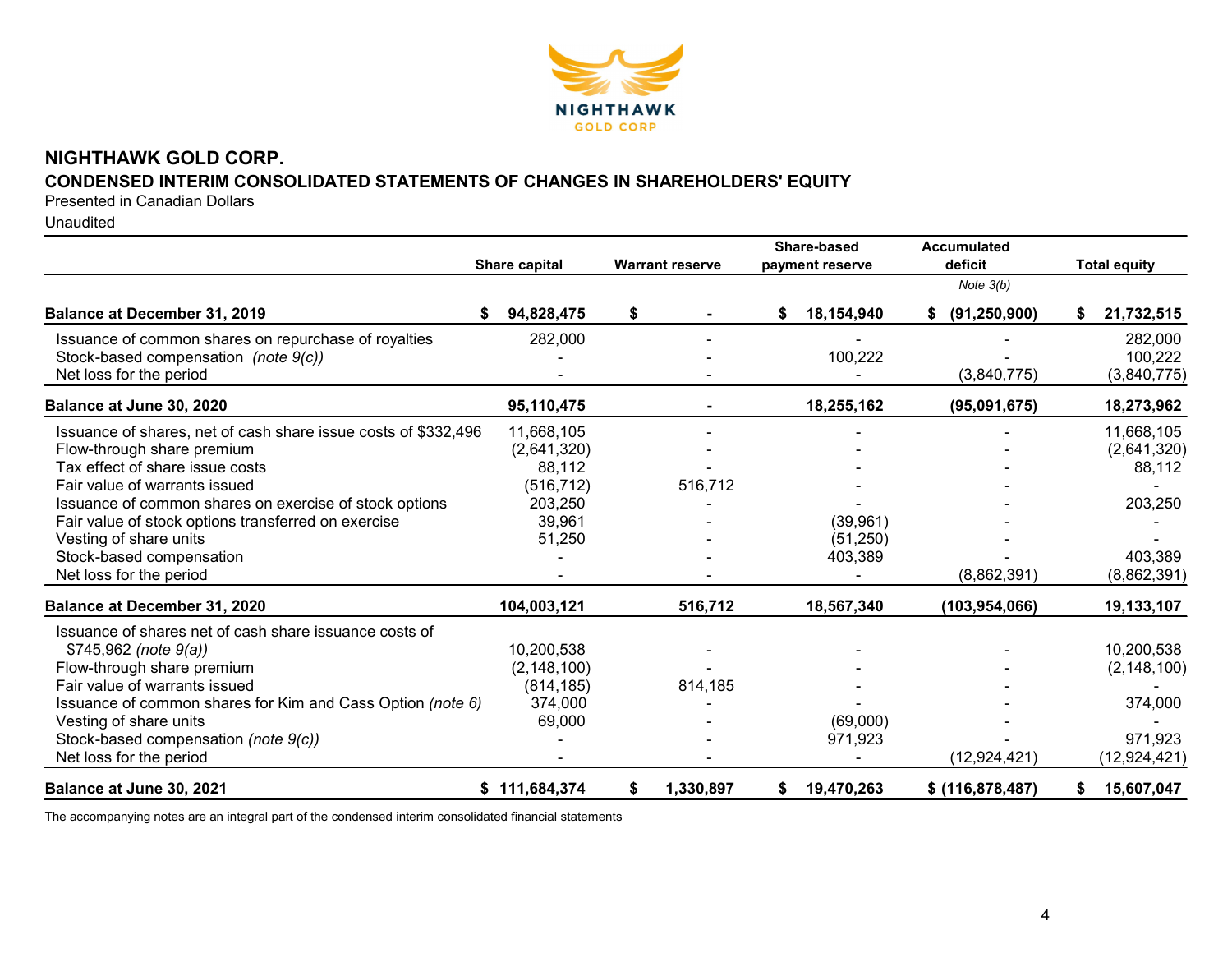

# NIGHTHAWK GOLD CORP. CONDENSED INTERIM CONSOLIDATED STATEMENTS OF CASH FLOWS

Presented in Canadian Dollars **Unaudited** 

| For the six months ended June 30,              | 2021               | 2020        |
|------------------------------------------------|--------------------|-------------|
|                                                |                    | Note $3(b)$ |
| Cash provided by (used in)                     |                    |             |
| <b>Operations</b>                              |                    |             |
| Net loss for the period                        | \$(12, 924, 421)   | (3,840,775) |
| Items not involving cash:                      |                    |             |
| Stock-based compensation                       | 971,923            | 100,222     |
| Gain on debt settlement                        | (26,000)           |             |
| Flow-through share premium                     | (3, 215, 083)      |             |
| Change in non-cash working capital:            |                    |             |
| Amounts receivable                             | (628, 029)         | 50,607      |
| Prepaid expenses and supplies                  | (21, 965)          | (158, 959)  |
| Accounts payable and accrued liabilities       | 5,397,164          | 87,870      |
|                                                | (10, 446, 411)     | (3,761,035) |
| <b>Financing</b>                               |                    |             |
| Purchase of letter of credit                   | (60,000)           |             |
| Financing, net of issue costs                  | 10,200,538         |             |
|                                                | 10,140,538         |             |
| Investing                                      |                    |             |
| Acquisition costs                              | (101, 906)         | (338,181)   |
| Decrease in cash                               | (407, 779)         | (4,099,216) |
| Cash and cash equivalents, beginning of period | 8,309,832          | 9,662,590   |
| Cash and cash equivalents, end of period       | 7,902,053 \$<br>\$ | 5,563,374   |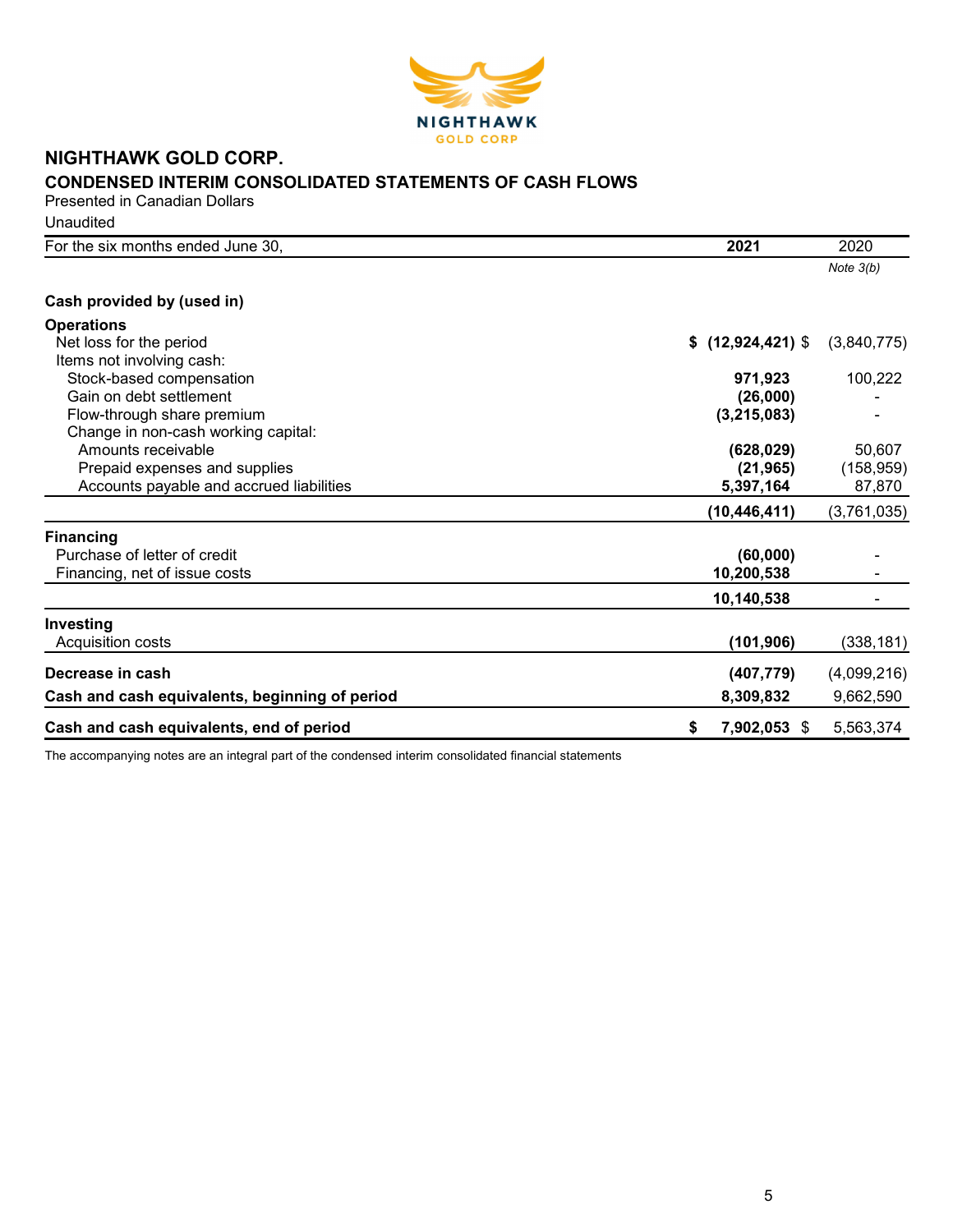

**Unaudited** 

For the six months ended June 30, 2021 and 2020

### 1. NATURE OF OPERATIONS

Nighthawk Gold Corp. ("Nighthawk" or the "Company") was incorporated on January 8, 2004 under the Business Corporations Act (Ontario) and is a publicly listed Canadian junior resource company with exploration and evaluation assets in Canada. Nighthawk is engaged in the identification, acquisition, exploration and evaluation of gold properties, is listed on the Toronto Stock Exchange ("TSX"), and trades under the symbol NHK. To date, Nighthawk has not earned any revenue from operations. The Company's registered office is located at Suite 301, 141 Adelaide Street West, Toronto, Ontario, Canada, M5H 3L5.

The condensed interim consolidated financial statements for the six months ended June 30, 2021 and 2020 have been approved for issue by the Board of Directors on August 16, 2021.

Nighthawk is in the exploration stage and is subject to risks and challenges similar to companies in a comparable stage. These risks include, but are not limited to, the challenges of securing adequate capital in view of exploration, development and operational risks inherent in the mining industry; changes in government policies and regulations; the ability to obtain the necessary environmental permitting; challenges in future profitable production or, alternatively Nighthawk's ability to dispose of its exploration and evaluation assets on an advantageous basis; as well as global economic, precious and base metal price volatility; all of which are uncertain.

During the period, there was a continued global outbreak of COVID-19 ("Coronavirus"), which has had a significant impact on businesses through the restrictions put in place by the Canadian governments regarding travel, business operations and isolation/quarantine orders. At this time, it is unknown the extent of the impact the Coronavirus outbreak may have on the Company as this will depend on future developments that are highly uncertain and that cannot be predicted with confidence. These uncertainties arise from the inability to predict the ultimate geographic spread of the disease, and the duration of the outbreak, including the duration of travel restrictions, business closures or disruptions, and quarantine/isolation measures that are currently, or may be put, in place by Canada and other countries to fight the virus. While the extent of the impact is unknown, we anticipate this outbreak may cause supply chain disruptions, and staff shortages, all of which may negatively impact the Company's business and financial condition.

In light of the current Coronavirus pandemic, Nighthawk has taken precautions to ensure the safety and well-being of all personnel at site, as well as the surrounding communities. The Company resumed exploration activities in March 2021. As of the date of this document, the Company is not aware of any site personnel having contracted Coronavirus.

### 2. BASIS OF PRESENTATION

These unaudited condensed interim consolidated financial statements have been prepared in accordance with IAS 34 - Interim Financial Reporting on the basis of International Financial Reporting Standards ("IFRS") and interpretations as approved by the International Accounting Standards Board ("IASB") and are presented in Canadian dollars.

These unaudited condensed interim consolidated financial statements have been prepared on a going concern basis, under the historical cost convention, except fair value through profit and loss assets which are carried at fair value, and have been prepared using the accrual basis of accounting except for cash flow information.

The unaudited condensed interim consolidated statement of cash flows shows the changes in cash arising during the period from operating activities, investing activities and financing activities.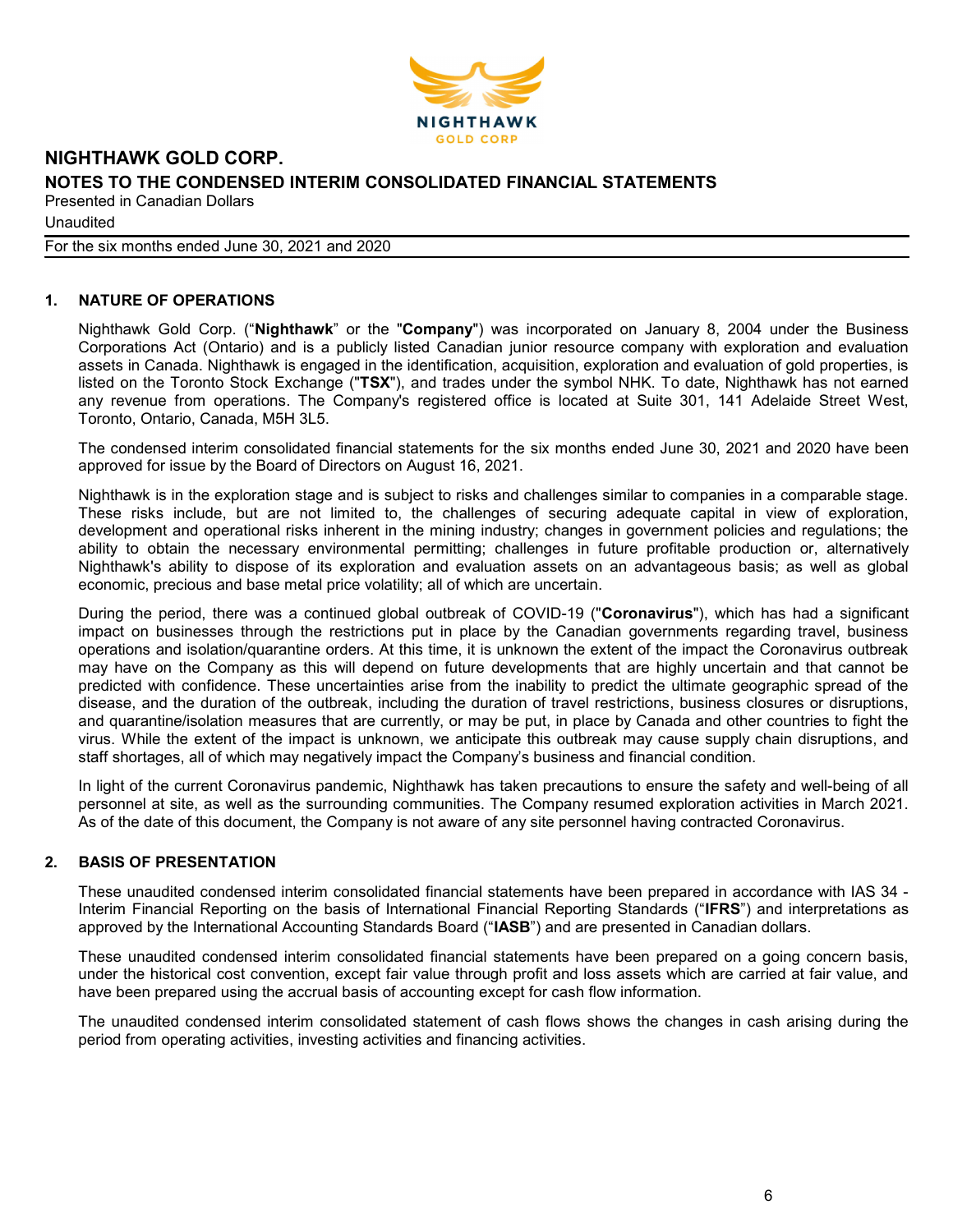

Unaudited

For the six months ended June 30, 2021 and 2020

### 3. SIGNIFICANT ACCOUNTING POLICIES

The financial framework and accounting policies applied in the preparation of these unaudited condensed interim consolidated financial statements are consistent with those as disclosed in its most recently completed audited consolidated financial statements for the fiscal year ended December 31, 2020.

#### (a) Adoption of Accounting Policies

The Company adopted the following amendment to its accounting policies during the six months ended June 30, 2021:

#### Amendments to IAS 16, Property, Plant and Equipment - Proceeds before Intended Use

Effective on January 1, 2022, the amendments to IAS 16 require that entities are no longer able to deduct the net proceeds from selling any items from an asset's carrying amount before it is capable of operating in the manner intended by management. Instead, the proceeds should be recognised in accordance with applicable standards and in particular applying the measurement requirements of IAS 2 for the cost of those items. The Company early adopted the amendment in January 2021. There was no impact to the current period or comparative periods presented as a result of the amendment.

#### (b) Changes in Accounting Policies

During the year ended December 31, 2020, the Company changed its accounting policy of capitalizing exploration and evaluation expenditures. The Company believes that expensing such costs as incurred provides more reliable and relevant financial information. It is more relevant and reliable because this policy eliminates the use of estimates and judgments regarding the valuation of exploration and evaluation expenditures and aligns the analysis to when the mineral property is considered economically and commercially viable. Costs of acquiring exploration and evaluation assets are capitalized and are subsequently measured at cost less accumulated impairment. Exploration and evaluation expenditures are expensed until it has been established that a mineral property is commercially viable. Previously, the Company capitalized these exploration and evaluation expenditure amounts. The unaudited interim consolidated statement of loss and comprehensive loss for the six months ended June 30, 2020 has been restated to reflect adjustments made as a result of this change in accounting policy.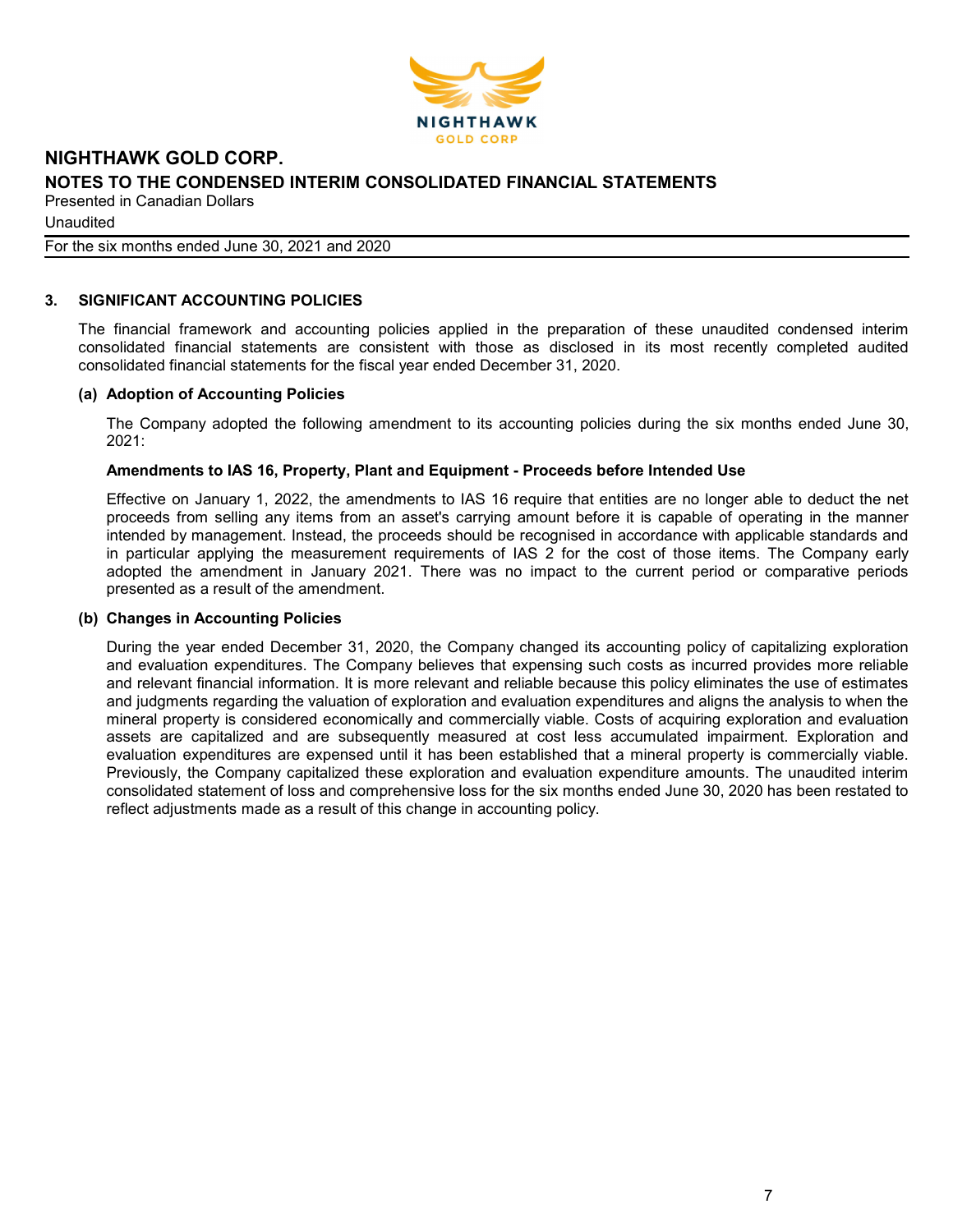

**Unaudited** 

For the six months ended June 30, 2021 and 2020

## 3. SIGNIFICANT ACCOUNTING POLICIES (continued)

### (b) Changes in Accounting Policies (continued)

|                                                                  |    | For the three months ended |                 |    |                         |  |  |  |
|------------------------------------------------------------------|----|----------------------------|-----------------|----|-------------------------|--|--|--|
|                                                                  |    | June 30,<br>2020           |                 |    | <b>June 30,</b><br>2020 |  |  |  |
| <b>Statement of Loss and Comprehensive Loss</b>                  |    | as previously reported     | Adjustment      |    | as restated             |  |  |  |
| <b>Operating Expenses</b>                                        |    |                            |                 |    |                         |  |  |  |
| <b>General and Administrative Expenses</b>                       |    |                            |                 |    |                         |  |  |  |
| Salaries, director and consulting fees                           | \$ | 119,911 \$                 |                 | S  | 119,911                 |  |  |  |
| Shareholder communication and marketing                          |    | 72,043                     |                 |    | 72,043                  |  |  |  |
| Office and administration                                        |    | 49,370                     |                 |    | 49,370                  |  |  |  |
| <b>Professional fees</b>                                         |    | 32,012                     |                 |    | 32,012                  |  |  |  |
| Regulatory                                                       |    | 13,695                     |                 |    | 13,695                  |  |  |  |
| Travel                                                           |    | 872                        |                 |    | 872                     |  |  |  |
| Stock-based compensation                                         |    | 50,111                     |                 |    | 50,111                  |  |  |  |
|                                                                  |    | 338,014                    |                 |    | 338,014                 |  |  |  |
| <b>Exploration and Evaluation Expenses</b>                       |    |                            | 625,455         |    | 625,455                 |  |  |  |
| <b>Operating Loss</b>                                            |    | 338,014                    | 625,455         |    | 963,469                 |  |  |  |
| <b>Other income</b>                                              |    |                            |                 |    |                         |  |  |  |
| Interest income                                                  |    | 22,584                     | ۰               |    | 22,584                  |  |  |  |
| <b>Total Other Income</b>                                        |    | 22,584                     |                 |    | 22,584                  |  |  |  |
| <b>Loss Before Income Taxes</b>                                  |    | (315, 430)                 | (625, 455)      |    | (940, 885)              |  |  |  |
| Deferred tax provision                                           |    | (80, 863)                  | 80,863          |    |                         |  |  |  |
| <b>Net Loss and Comprehensive Loss</b>                           | \$ | $(396, 293)$ \$            | $(544, 592)$ \$ |    | (940, 885)              |  |  |  |
| Net loss per share:                                              |    |                            |                 |    |                         |  |  |  |
| Basic and diluted                                                | \$ | (0.01)                     |                 | \$ | (0.02)                  |  |  |  |
| Weighted average number of shares outstanding during the period: |    |                            |                 |    |                         |  |  |  |
| Basic and diluted                                                |    | 44,867,796                 |                 |    | 44,867,796              |  |  |  |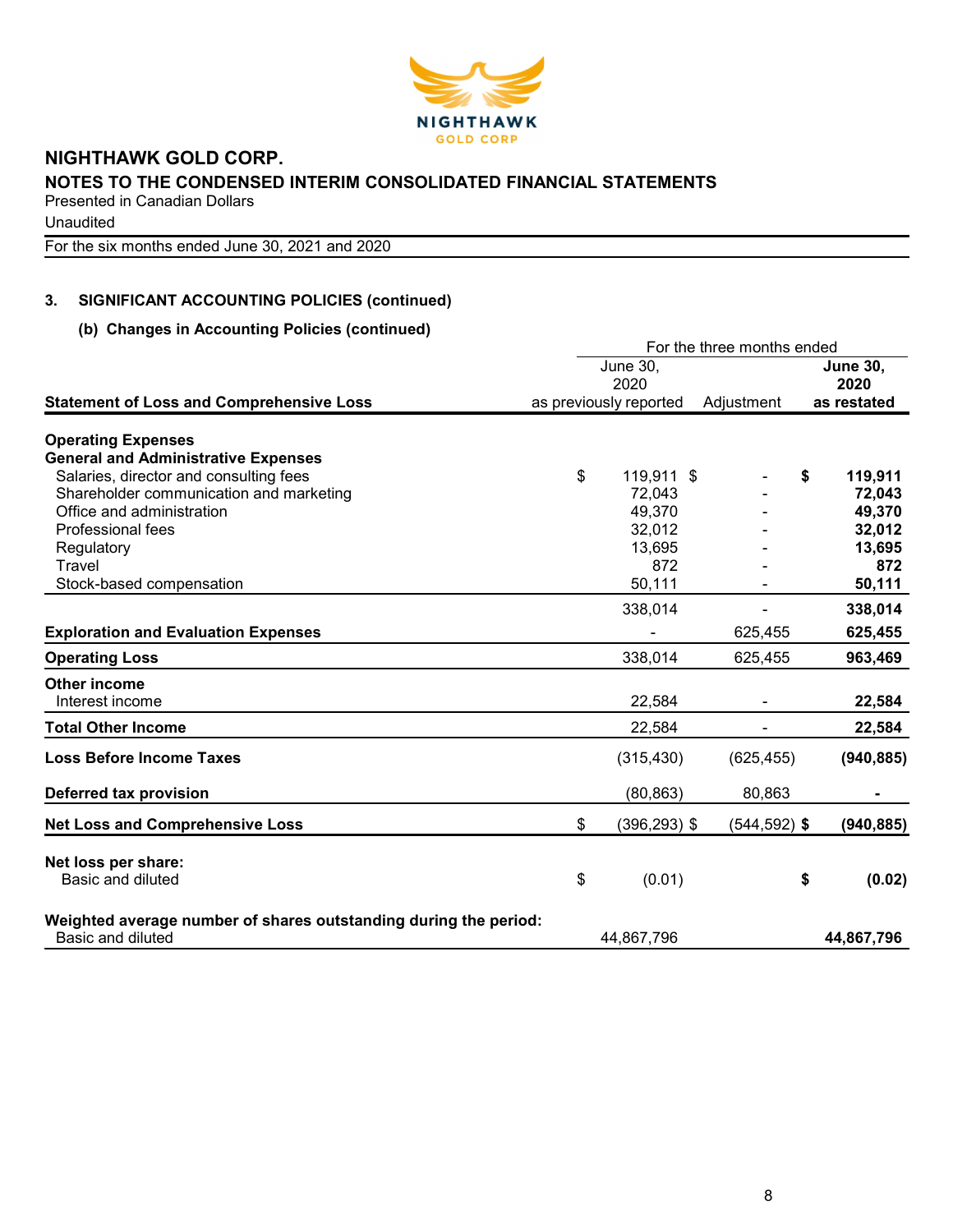

Unaudited

For the six months ended June 30, 2021 and 2020

## 3. SIGNIFICANT ACCOUNTING POLICIES (continued)

### (b) Changes in Accounting Policies (continued)

|                                                                                                                                                                                                                |    | For the six months ended |                  |    |                 |
|----------------------------------------------------------------------------------------------------------------------------------------------------------------------------------------------------------------|----|--------------------------|------------------|----|-----------------|
|                                                                                                                                                                                                                |    | June 30,                 |                  |    | <b>June 30,</b> |
|                                                                                                                                                                                                                |    | 2020                     |                  |    | 2020            |
| <b>Statement of Loss and Comprehensive Loss</b>                                                                                                                                                                |    | as previously reported   | Adjustment       |    | as restated     |
| <b>Operating Expenses</b>                                                                                                                                                                                      |    |                          |                  |    |                 |
| <b>General and Administrative Expenses</b>                                                                                                                                                                     |    |                          |                  |    |                 |
| Salaries, director and consulting fees                                                                                                                                                                         | \$ | 317,022 \$               |                  | S  | 317,022         |
| Shareholder communication and marketing                                                                                                                                                                        |    | 205,731                  |                  |    | 205,731         |
| Office and administration                                                                                                                                                                                      |    | 110,267                  |                  |    | 110,267         |
| Professional fees                                                                                                                                                                                              |    | 98,999                   |                  |    | 98,999          |
| Travel                                                                                                                                                                                                         |    | 98,551                   |                  |    | 98,551          |
| Regulatory                                                                                                                                                                                                     |    | 63,541                   |                  |    | 63,541          |
| Stock-based compensation                                                                                                                                                                                       |    | 100,222                  |                  |    | 100,222         |
|                                                                                                                                                                                                                |    | 994,333                  |                  |    | 994,333         |
| <b>Exploration and Evaluation Expenses</b>                                                                                                                                                                     |    |                          | 2,923,286        |    | 2,923,286       |
| <b>Operating Loss</b>                                                                                                                                                                                          |    | 994,333                  | 2,923,286        |    | 3,917,619       |
| Other income                                                                                                                                                                                                   |    |                          |                  |    |                 |
| Interest income                                                                                                                                                                                                |    | 76,844                   |                  |    | 76,844          |
| <b>Total Other Income</b>                                                                                                                                                                                      |    | 76,844                   |                  |    | 76,844          |
| <b>Loss Before Income Taxes</b>                                                                                                                                                                                |    | (917, 489)               | (2,923,286)      |    | (3,840,775)     |
| Deferred tax provision                                                                                                                                                                                         |    | (531, 218)               | 531,218          |    |                 |
| <b>Net Loss and Comprehensive Loss</b>                                                                                                                                                                         | \$ | $(1,448,707)$ \$         | $(2,392,068)$ \$ |    | (3,840,775)     |
| Net loss per share:                                                                                                                                                                                            |    |                          |                  |    |                 |
| Basic and diluted                                                                                                                                                                                              | \$ | (0.03)                   |                  | \$ | (0.09)          |
| Weighted average number of shares outstanding during the period:<br>Basic and diluted<br>Note: A revised Statement of Equity bee not been included as the epix shapes would be in retained corpings due to the |    | 44,769,994               |                  |    | 44,769,994      |

Note: A revised Statement of Equity has not been included as the only change would be in retained earnings due to the change from the statement of loss and comprehensive loss.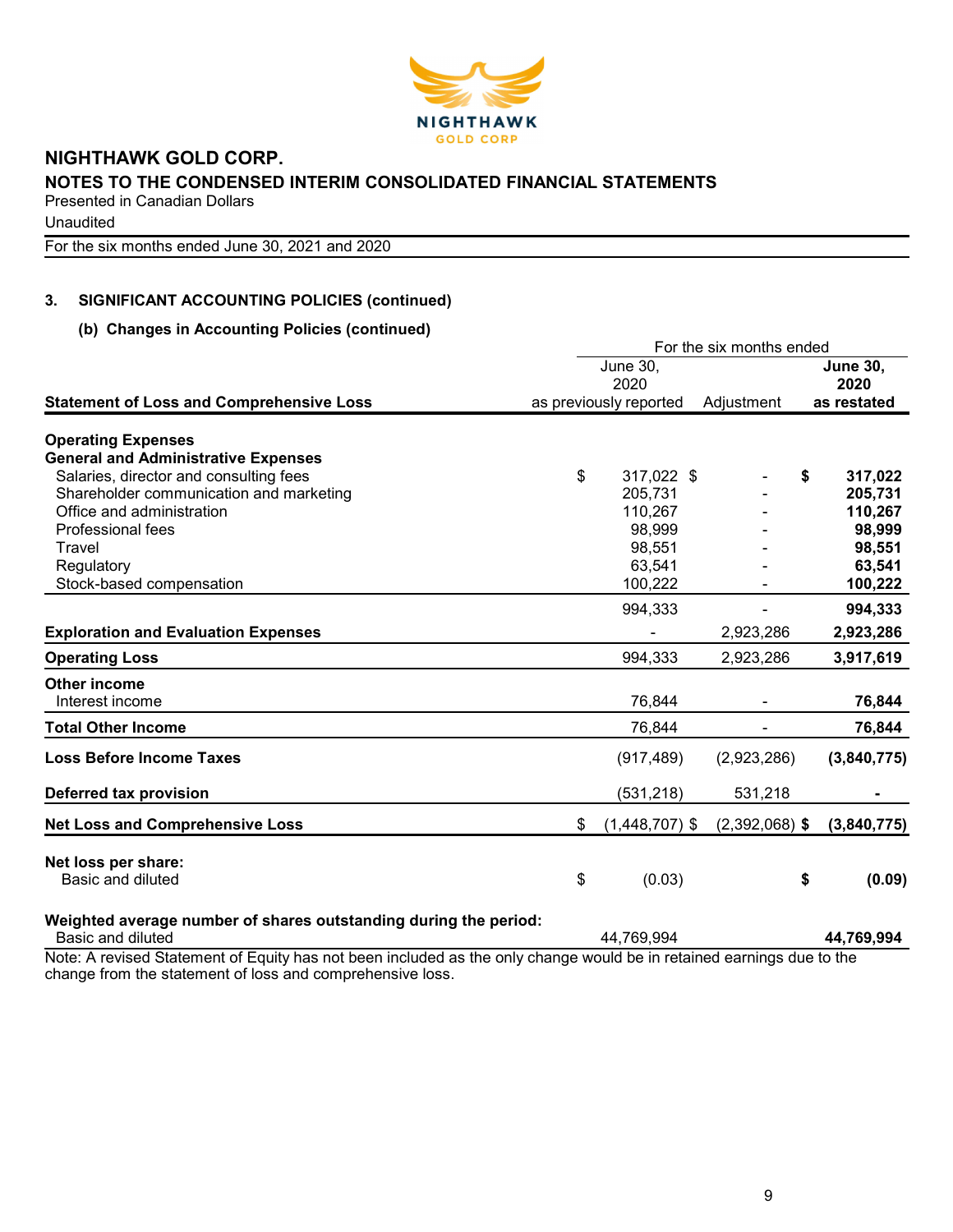

**Unaudited** 

For the six months ended June 30, 2021 and 2020

## 3. SIGNIFICANT ACCOUNTING POLICIES (continued)

### (b) Changes in Accounting Policies (continued)

|                                                | For the six months ended |                         |                  |                         |  |  |  |
|------------------------------------------------|--------------------------|-------------------------|------------------|-------------------------|--|--|--|
|                                                |                          | <b>June 30,</b><br>2020 |                  | <b>June 30,</b><br>2020 |  |  |  |
| <b>Statement of Cash Flows</b>                 |                          | as previously reported  | Adjustment       | as restated             |  |  |  |
| Cash provided by (used in)                     |                          |                         |                  |                         |  |  |  |
| <b>Operations</b>                              |                          |                         |                  |                         |  |  |  |
| Net loss for the period                        | \$                       | $(1,448,707)$ \$        | $(2,392,068)$ \$ | (3,840,775)             |  |  |  |
| Items not involving cash:                      |                          |                         |                  |                         |  |  |  |
| Deferred tax provision                         |                          | 531,218                 | (531, 218)       |                         |  |  |  |
| Stock-based compensation                       |                          | 100,222                 |                  | 100,222                 |  |  |  |
| Change in non-cash working capital:            |                          |                         |                  |                         |  |  |  |
| Amounts receivable                             |                          | 50,607                  |                  | 50,607                  |  |  |  |
| Prepaid expenses and supplies                  |                          | (158, 959)              |                  | (158, 959)              |  |  |  |
| Accounts payable and accrued liabilities       |                          | 87,870                  |                  | 87,870                  |  |  |  |
|                                                |                          | (837, 749)              | (2,923,286)      | (3,761,035)             |  |  |  |
| Investing                                      |                          |                         |                  |                         |  |  |  |
| Exploration and evaluation costs               |                          | (2,923,286)             | 2,923,286        |                         |  |  |  |
| Acquisition costs                              |                          | (338,181)               |                  | (338,181)               |  |  |  |
|                                                |                          | (3,261,467)             | 2,923,286        | (338, 181)              |  |  |  |
| Decrease in cash                               |                          | (4,099,216)             |                  | (4,099,216)             |  |  |  |
| Cash and cash equivalents, beginning of period |                          | 9,662,590               |                  | 9,662,590               |  |  |  |
| Cash and cash equivalents, end of period       | \$                       | 5,563,374 \$            | \$               | 5,563,374               |  |  |  |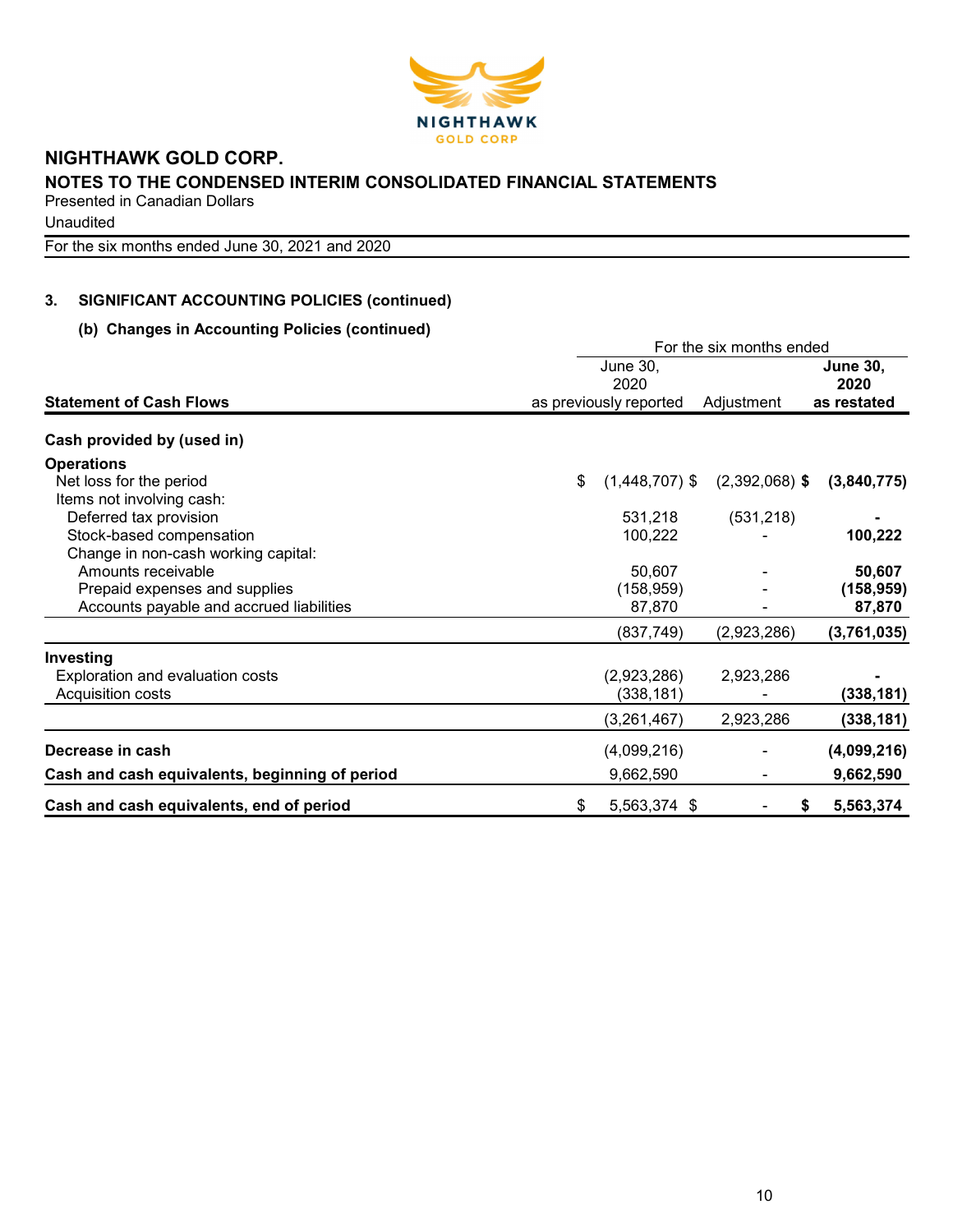

**Unaudited** 

For the six months ended June 30, 2021 and 2020

### 4. CRITICAL ACCOUNTING ESTIMATES AND SIGNIFICANT JUDGEMENTS

The preparation of these condensed interim consolidated financial statements requires management to make certain estimates and assumptions that affect the reported amounts of assets and liabilities at the date of the condensed interim consolidated financial statements and reported amounts of revenues and expenses during the reporting period. Actual outcomes could differ from these estimates. These condensed interim consolidated financial statements include estimates which, by their nature, are uncertain. The impacts of such estimates are pervasive throughout the consolidated financial statements, and may require accounting adjustments based on future occurrences. Revisions to accounting estimates are recognized in the period in which the estimate is revised and future periods if the revision affects both current and future periods. These estimates are based on historical experience, current and future economic conditions and other factors, including expectations of future events that are believed to be reasonable under the circumstances.

The Company has identified the following areas where estimates, assumptions and judgments are made and where actual results may differ from the estimates under different assumptions and conditions and may materially affect financial results of the Company's consolidated statements of financial position reported in future periods.

#### Significant Accounting Estimates

#### (a) Share-Based Payments

The determination of the fair value of stock options or warrants using the Black-Scholes option pricing model, requires the input of highly subjective assumptions, including the expected price volatility. Changes in the subjective input assumptions could materially affect the fair value estimate.

#### (b) Reclamation Provision

The Company assesses its reclamation and remediation provisions at each reporting period or when new material information is available. The amounts recorded for reclamation and remediation provisions are based on estimates prepared by third party environmental specialists, if available, or by persons within the Company who have the relevant skills and experience. These estimates are based on remediation activities required by environmental laws, the expected timing of cash flows, and the pre-tax risk-free interest rates on which the estimated cash flows have been discounted. These estimates also include an assumption of the rate at which costs may inflate in future periods. Actual results could differ from these estimates. The estimates are related to the nature, cost and timing of the work to be completed, and may change with future changes to costs, environmental laws and regulations and remediation practices.

#### Significant Accounting Judgments

#### (a) Going Concern

These condensed interim consolidated financial statements have been prepared on a going concern basis and do not reflect the adjustments to the carrying values of assets and liabilities and the reported expenses and balance sheet classifications that would be necessary if the Company were unable to realize its assets and settle its liabilities as a going concern in the normal course of operations. Management has applied judgment in the assessment of the Company's ability to continue as a going concern, considering all available information, and concluded that the going concern assumption is appropriate for a period of at least twelve months following the end of the reporting period. Given the judgment involved, actual results may lead to a materially different outcome.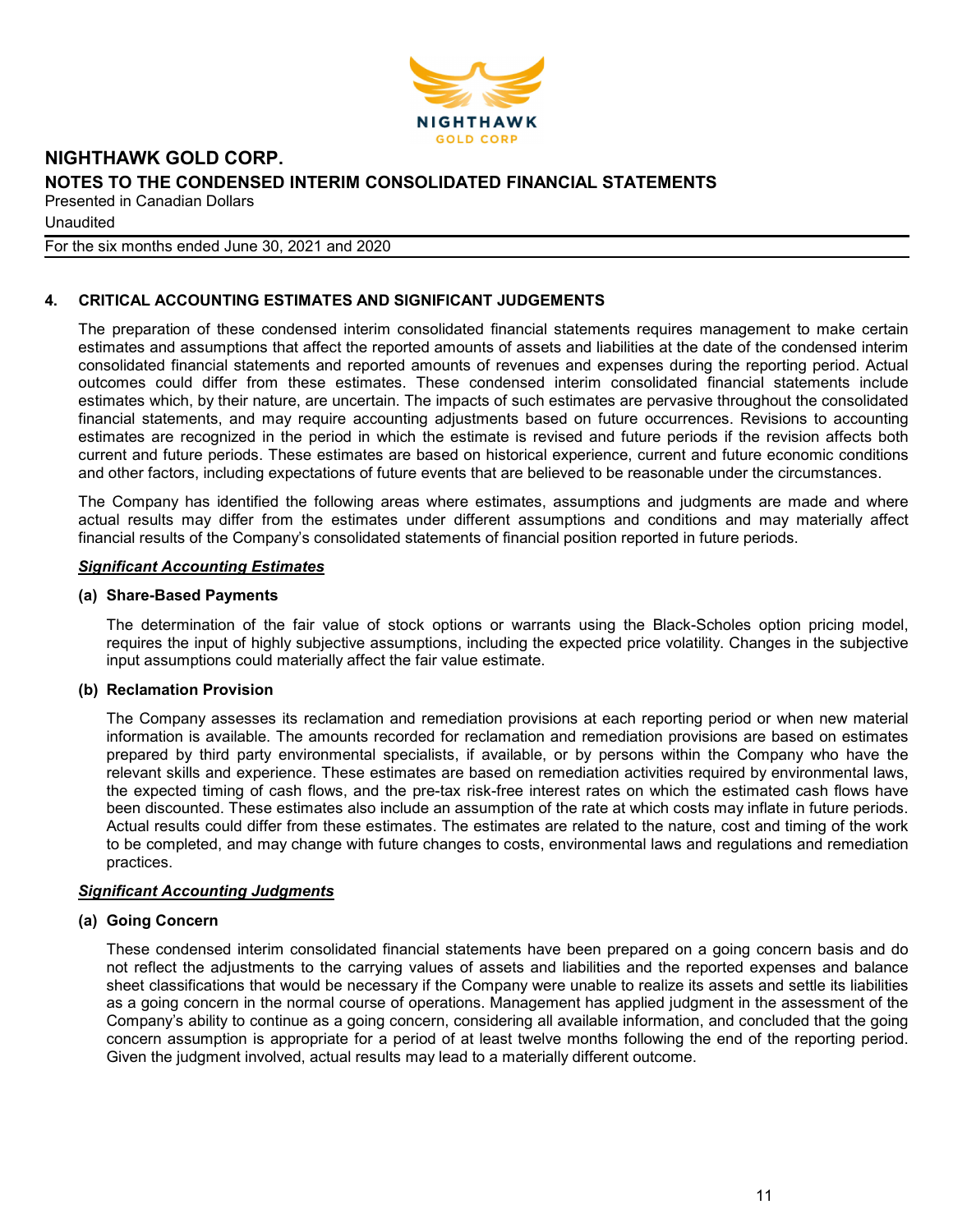

For the six months ended June 30, 2021 and 2020

## 4. CRITICAL ACCOUNTING ESTIMATES AND SIGNIFICANT JUDGEMENTS (continued)

### Significant Accounting Judgments (continued)

### (b) Exploration and Evaluation Expenditures

The application of the Company's accounting policy for exploration and evaluation expenditure requires judgment to determine whether future economic benefits are likely, from either future exploitation or sale, or whether activities have not reached a stage that permits a reasonable assessment of the existence of reserves.

### (c) Current and Deferred Taxes

Tax regulations are very complex and changing regularly. As a result, the Company is required to make judgments about the tax applications, the timing of temporary difference reversals, and the estimated realization of tax assets. Also, all tax returns are subject to further government's reviews, with the potential reassessments. All those facts can impact current and deferred tax provisions, deferred tax assets and liabilities, and operation results.

### 5. RESTRICTED CASH

During fiscal 2011, Nighthawk posted two irrevocable standby letters of credit with a Canadian chartered bank in the amount of \$401,000 (collectively, the "Permit LOC's") to provide security under its land use permit and water access licence for the existing reclamation work associated with the Damoti Reclamation Obligation (notes 6 and 8) as well as with its exploration activities relating to the Indin Lake Gold Property in the Northwest Territories, Canada. In March 2012, Nighthawk posted additional security of \$78,000 (the "Additional Security") upon receiving approval on its updated land use permit, which was submitted to support its expanded exploration activities on its Indin Lake Gold Property. During fiscal 2019, Nighthawk received its renewed land use permit and water access licence, thereby approving its exploration activities over the next 5 years, expiring in February 2024, and which are extendible up to February 2026. The Permit LOC's are secured by guaranteed investment certificates (the "Permit GIC's") at a Canadian chartered bank for the same amount. The Permit GIC's and the Additional Security may be recovered by Nighthawk at expiration of the land use permit and water access licence in absence of any environmental disturbances provided Nighthawk carries out activities to satisfy the Damoti Reclamation Obligation.

On January 26, 2012, under the terms of its agreement to acquire 100% ownership of the mineral claims and leases of the former producing Colomac Gold Mine (the "Colomac Gold Project") (note 6), Nighthawk entered into three letters of credit totaling \$5,000,000 at a Canadian chartered bank in favour of Aboriginal Affairs and Northern Development Canada ("AANDC") to secure Nighthawk's service obligation to perform reclamation services on three other sites as follows: \$3,000,000 for the Diversified site, \$1,000,000 for the Spider Lake site and \$1,000,000 for the Chalco Lake site (collectively, the "Colomac LOC's") (note 7). The Colomac LOC's are secured by guaranteed investment certificates (the "Colomac GIC's") at a Canadian chartered bank for the same amounts. Upon completion of the service obligation with respect to each reclamation site to the satisfaction of an independent third party engineer, the Colomac LOC's with respect to each site will be released and the hold restriction on the related Colomac GIC will be eliminated. At any time, the Company may terminate the liability relating to this service obligation, but as a consequence would relinquish the related Colomac GIC still held as security against the Colomac LOC's at that time.

In Fiscal 2013, the reclamation activities at the Chalco Lake site were completed and the approval of the third party engineer was obtained. As a result, the Colomac LOC with respect to the Chalco Lake site was released and the hold restriction on \$1,000,000 was eliminated at that time (note 7).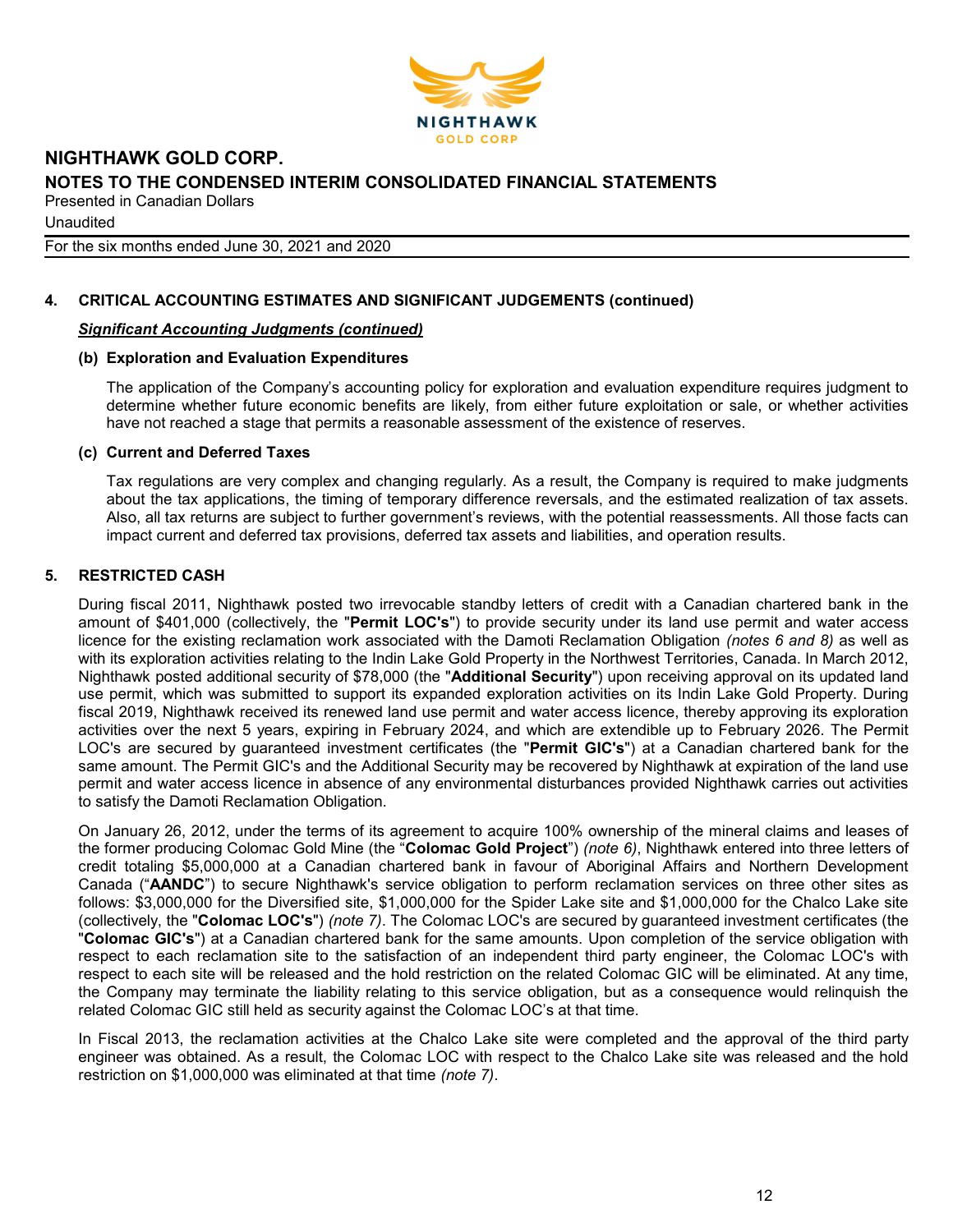

**Unaudited** 

For the six months ended June 30, 2021 and 2020

### 5. RESTRICTED CASH (continued)

|                                         | Permit<br>security / Other |            |  | Colomac<br>GIC's |  | Total<br>restricted cash |  |
|-----------------------------------------|----------------------------|------------|--|------------------|--|--------------------------|--|
| Balance - December 31, 2020             |                            | 669.310 \$ |  | 4.000.000 \$     |  | 4,669,310                |  |
| Purchase of additional letter of credit |                            | 60.000     |  |                  |  | 60,000                   |  |
| <b>Balance - June 30, 2021</b>          |                            | 729.310 \$ |  | $4,000,000$ \$   |  | 4.729.310                |  |

### 6. EXPLORATION AND EVALUATION EXPENDITURES

#### Indin Lake Gold Property

In August 2008, Nighthawk acquired 6 mining leases and 6 mining claims (the "Damoti Lake Property") which lie within Nighthawk's Indin Lake Gold Property in the Indin Lake Greenstone Belt located approximately 200 kilometres north of Yellowknife, Northwest Territories. The Damoti Lake Property is subject to an existing 2% net smelter return royalty. Nighthawk has carried out environmental assessments using a third party specialist and has estimated the cost of the Damoti Reclamation Obligation to be \$401,150 (note 8).

Upon acquisition, a reclamation obligation existed at the Damoti Lake Property (the "Damoti Reclamation Obligation"). At the time of acquisition, the estimated cost of the Damoti Reclamation Obligation could not be reliably measured. Nighthawk has capitalized the Damoti Reclamation Obligation, and related assessment costs, as acquisition costs related to the Damoti Lake Property as the liability was assumed at acquisition. During the six months ended June 30, 2021, Nighthawk incurred \$68,303 of assessment costs which have been capitalized as acquisition costs (2020 - \$37,576).

Under agreements dated January 7, 2011, and as amended on April 4, 2013, Nighthawk acquired 100% interest in 15 mining leases and 3 mining claims (the "Indin Lake Properties") within the Indin Lake Greenstone Belt, subject to existing net smelter royalties on certain claims ranging from 2% to 5%, by making payments of cash and shares totalling \$725,000. In January and April 2011, Nighthawk staked 107 additional mining claims in the Northwest Territories which link the Indin Lake Properties and the Damoti Lake Property, thereby consolidating much of the Indin Lake Gold Property's ground. In January 2020, the Company paid an aggregate of \$280,000 in cash and issued 200,000 common shares (valued at \$282,000) to purchase certain net smelter return and net profit interest royalties on the Indin Lake Properties.

In January 2012, Nighthawk completed an agreement to acquire 100% ownership of the mineral claims and leases of the Colomac Gold Project, located within the Indin Lake Greenstone Belt and contiguous to and surrounded by Nighthawk's existing Indin Lake Gold Property in the Northwest Territories, from AANDC. As consideration for the Colomac Gold Project, Nighthawk committed to perform reclamation services on three other sites within the Indin Lake Gold Property land package which are the responsibility of AANDC: the Diversified, Chalco Lake, and Spider Lake sites. The obligation for the services is to be carried out on behalf of AANDC to a maximum of \$5,000,000. See note 7 for further details on the provision for service obligation remaining at June 30, 2021. The Company did not assume the reclamation liabilities of these three sites and is not responsible for any historical environmental liabilities associated with the Colomac Gold Project. At any time, the Company may terminate the liability relating to this service obligation, but as a consequence would relinquish the related Colomac GIC still held as security against the Colomac LOC's at that time.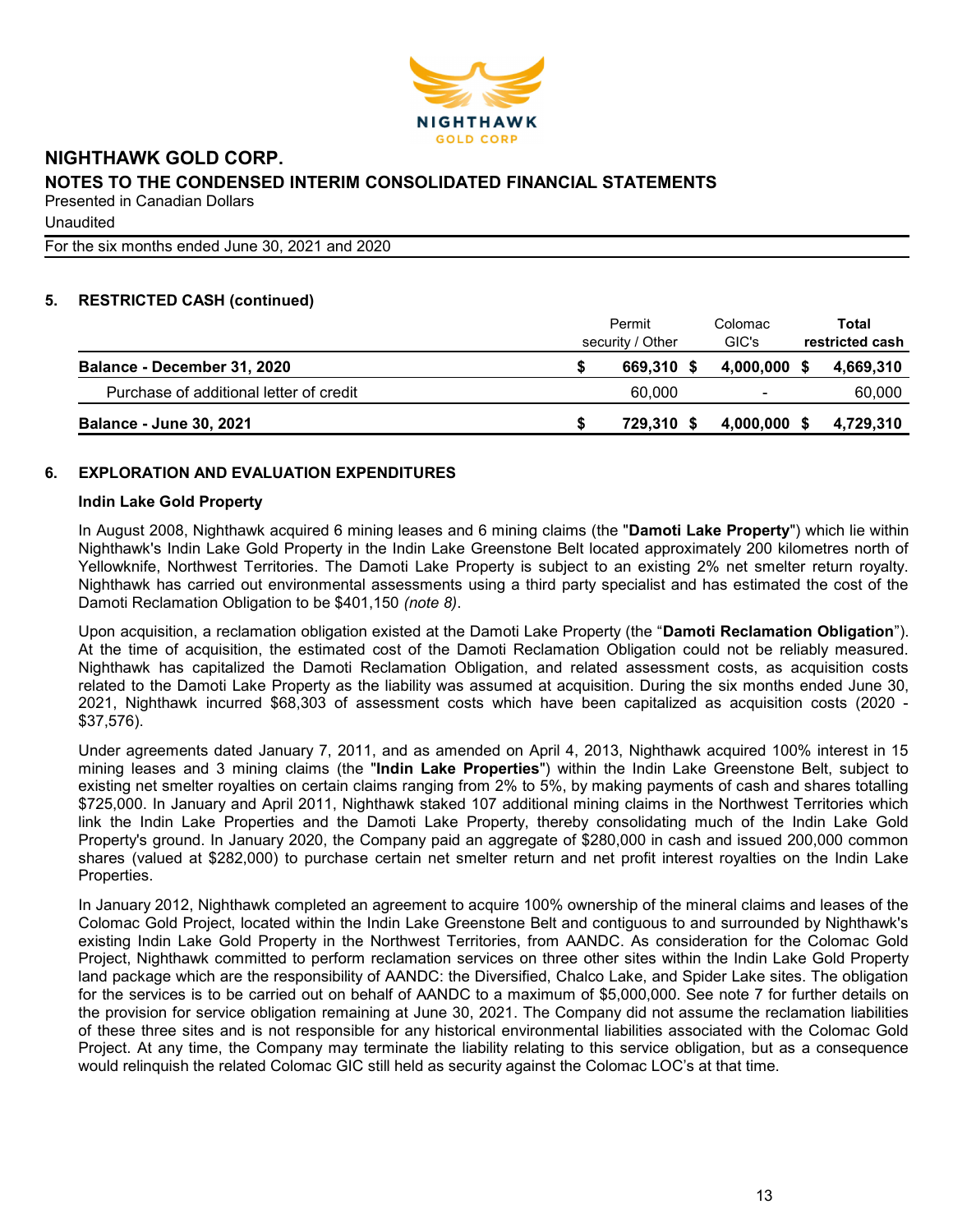

Unaudited

For the six months ended June 30, 2021 and 2020

### 6. EXPLORATION AND EVALUATION EXPENDITURES (continued)

Under an agreement dated February 17, 2021, the Company was granted an option to acquire a 100% interest in 4 contiguous mining leases adjacent to Nighthawk's existing Indin Lake Gold Property. As part of the terms of the option agreement, the Company has agreed to pay aggregate consideration of \$1.1 million (pursuant to the schedule below) and grant a 2.5% net smelter return ("NSR") royalty. In addition, the Company shall have the right, at any time, to purchase up to 100% of the NSR for up to \$2.5 million, thereby reducing the NSR to zero if the full 100% is purchased.

Payment Schedule:

- Upon execution of the option agreement - \$400,000 (satisfied by the issuance of 340,000 common shares of the Company valued at \$374,000; a gain on debt settlement of \$26,000 was recorded during the six months ended June 30, 2021);

- On or before February 17, 2022 - \$350,000 in any proportion of common shares or cash, at Nighthawk's full discretion; and

- On or before February 17, 2023 - \$350,000 in any proportion of common shares or cash, at Nighthawk's full discretion.

| December 31, 2020                     |                                                     |                                  |   |                     |   | June 30, 2021                                              |  |                                                |  |                                      |
|---------------------------------------|-----------------------------------------------------|----------------------------------|---|---------------------|---|------------------------------------------------------------|--|------------------------------------------------|--|--------------------------------------|
| <b>Mineral Property</b>               | Option &<br><b>Acquisition Costs</b><br>Capitalized | Exploration<br>Costs<br>Expensed |   | Cumulative<br>Total |   | Option &<br><b>Acquisition Costs</b><br><b>Capitalized</b> |  | <b>Exploration</b><br>Costs<br><b>Expensed</b> |  | <b>Cumulative</b><br>Total           |
| Indin Lake Gold Property \$11,152,664 | -S                                                  | 83,469,738                       | S | 94,622,402          | S | 11,654,570 \$                                              |  | 97,425,620                                     |  | \$109,080,190                        |
|                                       |                                                     |                                  |   |                     |   |                                                            |  |                                                |  | Option &<br><b>Acquisition Costs</b> |
| Balance - December 31, 2020           |                                                     |                                  |   |                     |   |                                                            |  |                                                |  | 11,152,664                           |
| Option payments<br>Acquisition costs  |                                                     |                                  |   |                     |   |                                                            |  |                                                |  | 400.000<br>101,906                   |

Balance - June 30, 2021 \$ 11,654,570

|                                                  | Three months ended<br>June 30. |               |              | Six months ended<br>June 30. |           |  |
|--------------------------------------------------|--------------------------------|---------------|--------------|------------------------------|-----------|--|
|                                                  |                                | 2021          | 2020         | 2021                         | 2020      |  |
| <b>Drilling</b>                                  | \$                             | 4.201.591 \$  | 150,071 \$   | 4.563.161 \$                 | 709,359   |  |
| Transportation                                   |                                | 3.341.259     | 116.416      | 3.900.216                    | 684,724   |  |
| Camp                                             |                                | 1,638,184     | 169.537      | 2,806,203                    | 680,226   |  |
| Geological & consultant fees                     |                                | 1,534,317     | 40.693       | 1,975,573                    | 442,878   |  |
| Assaying & analytical                            |                                | 175.450       | 112.112      | 489.215                      | 198.201   |  |
| Licenses & permits                               |                                | 18.380        | 10.150       | 184.006                      | 77,188    |  |
| Administrative & other                           |                                | 19.022        | 4.444        | 25.013                       | 15.144    |  |
| Prospecting                                      |                                |               | 12,950       | 12.495                       | 15,670    |  |
| Metallurgy                                       |                                |               | 9,082        |                              | 99,896    |  |
| <b>Total Exploration and Evaluation Expenses</b> | S                              | 10,928,203 \$ | 625.455<br>5 | 13,955,882 \$                | 2,923,286 |  |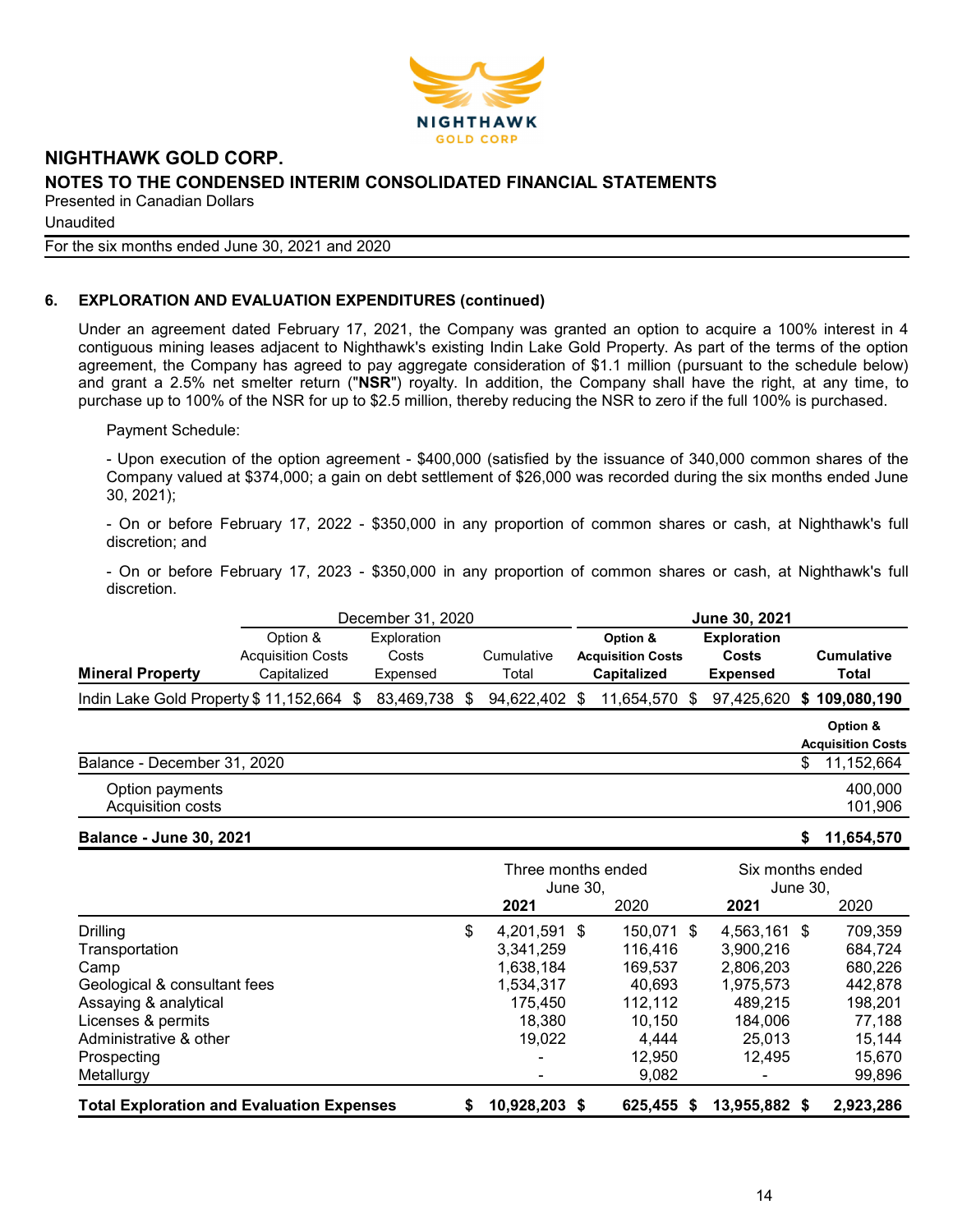

Unaudited

For the six months ended June 30, 2021 and 2020

### 7. PROVISION FOR SERVICE OBLIGATION

As consideration for the Colomac Gold Project (note 6), Nighthawk agreed to perform reclamation services on three other sites within the Indin Lake Gold Property land package which are the responsibility of AANDC: Diversified, Chalco Lake, and Spider Lake. The obligation for the reclamation services is to be carried out on behalf of AANDC to a maximum of \$5,000,000. Upon closing, Nighthawk entered into the Colomac LOC's totaling \$5,000,000 in favour of AANDC to secure Nighthawk's obligation to perform the services for each site. The Colomac LOC's are secured by the Colomac GIC's at a Canadian chartered bank for the same amounts (note 5).

Nighthawk did not assume the reclamation liabilities of these three sites. Upon completion of the service obligation with respect to each site to the satisfaction of an independent third party engineer, the Colomac LOC's with respect to each site will be released and the hold restriction on the related Colomac GIC will be eliminated. At any time, the Company may terminate the liability relating to this service obligation, but as a consequence would relinquish the related Colomac GIC still held as security against the Colomac LOC's at that time. In March 2013, the reclamation activities at the Chalco Lake site were completed upon approvals of the third party engineer.

Service Obligation

| Balance - December 31, 2020 and June 30, 2021 | \$3,012,314 |
|-----------------------------------------------|-------------|
|-----------------------------------------------|-------------|

#### 8. RECLAMATION PROVISION

Upon acquisition of the Damoti Lake Property (note 6), the Damoti Reclamation Obligation existed at the Damoti Lake Property. At the time of acquisition, the estimated cost of the Damoti Reclamation Obligation could not be reliably measured. Nighthawk has since carried out environmental assessments using a third party specialist and estimated the cost of the Damoti Reclamation Obligation to be \$401,150. Nighthawk has posted the Permit GIC's and the additional security for an amount of \$669,310 to provide security under its land use permit and water access licence for the Damoti Reclamation Obligation as well as for exploration activities relating to the Indin Lake Gold Property.

| Balance - December 31, 2020 and June 30, 2021 | 401,150 |
|-----------------------------------------------|---------|
|                                               |         |

#### 9. SHARE CAPITAL

(a) Common Shares

Authorized Capital - Unlimited common shares Issued

|                                                           | Number of  |                           |
|-----------------------------------------------------------|------------|---------------------------|
|                                                           | shares     | Consideration             |
| Balance - December 31, 2020                               |            | 51,051,500 \$ 104,003,121 |
| Issuance of common shares on Kim and Cass Option (note 6) | 340,000    | 374,000                   |
| Issued for cash - flow-through units                      | 865,000    | 994,750                   |
| Issued for cash - premium flow-through units              | 5,750,000  | 7,503,750                 |
| Issued for cash - common share units                      | 2,550,000  | 2,448,000                 |
| April 2021 Warrants                                       | ۰          | (814, 185)                |
| Flow-through share premium                                | -          | (2, 148, 100)             |
| Issue costs                                               |            | (745, 962)                |
| Vesting of share units                                    | 50,000     | 69,000                    |
| <b>Balance - June 30, 2021</b>                            | 60,606,500 | \$111,684,374             |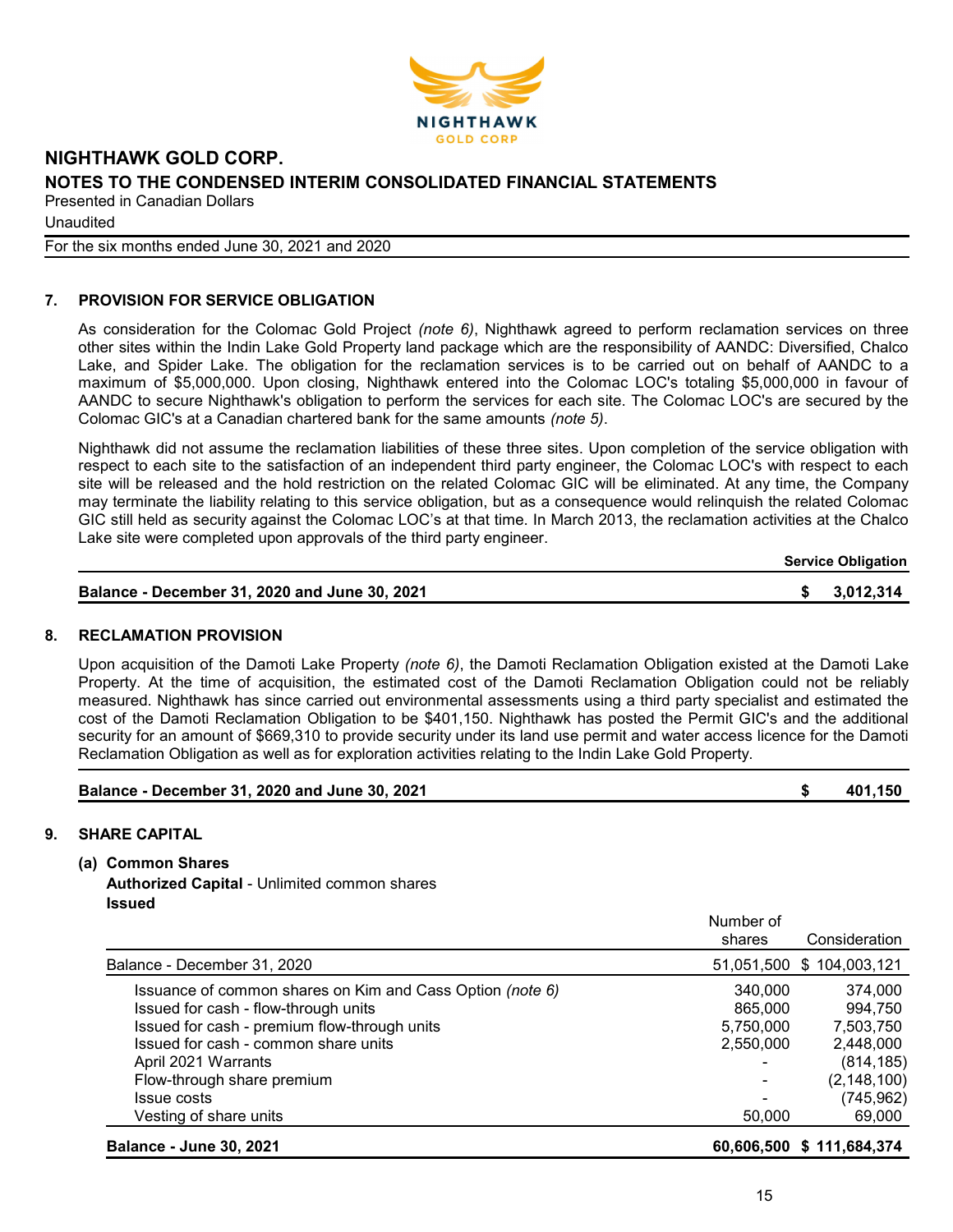

Unaudited

For the six months ended June 30, 2021 and 2020

### 9. SHARE CAPITAL (continued)

#### (a) Common Shares (continued)

On April 8, 2021, the Company completed private placement pursuant to which the syndicate of underwriters purchased 2,550,000 units ("2021 Units"), 865,000 flow-through units (the "2021 FT Units"), and 5,750,000 premium flow-through units (the "2021 Premium FT Units") on a bought deal private placement basis (the "2021 Offering") for aggregate proceeds of \$10.95 million. The 2021 Units were sold at a price of \$0.96 per 2021 Unit, the 2021 FT Units were sold at a price of \$1.15 per 2021 FT Unit, and the 2021 Premium FT Units were sold at a price of \$1.305 per 2021 Premium FT Unit. Each 2021 Unit was comprised of one non-flow-through common share and 0.4 of one common share purchase warrant (each whole warrant, a "2021 Warrant"). Each 2021 FT Unit was comprised of one flow-through common share and 0.4 of one 2021 Warrant. Each 2021 Premium FT Unit was comprised of one flowthrough common share and 0.4 of one 2021 Warrant. The common share component of both the 2021 FT Units and the 2021 Premium FT Units were qualified as "flow-through shares" within the meaning of the Income Tax Act (Canada). Each 2021 Warrant entitled the holder thereof to acquire one common share at a price of \$1.35 until the date that is 24 months following the closing date of the 2021 Offering.

#### (b) Warrants

|                                | <b>Warrants</b> | <b>Allocated</b><br>value |
|--------------------------------|-----------------|---------------------------|
| Balance - December 31, 2020    | 1,335,796       | 516,712                   |
| 2021 Warrants (note 9(a))      | 3,666,000       | 814.185                   |
| <b>Balance - June 30, 2021</b> | 5,001,796       | 1,330,897                 |

During the six months ended June 30, 2021, the following warrants were issued and valued using the Black-Scholes option pricing model parameters listed below (in each case with no dividends and a nil forfeiture rate):

|                     |              |                       |                                  | <b>Black-Scholes Option Pricing Parameters</b> |                                 |                             |                   |
|---------------------|--------------|-----------------------|----------------------------------|------------------------------------------------|---------------------------------|-----------------------------|-------------------|
|                     | Expiry date  | <b>Exercise price</b> | <b>Grant date</b><br>stock price | <b>Risk-free</b><br>interest rate              | <b>Expected life</b><br>(years) | <b>Volatility</b><br>factor | <b>Fair value</b> |
| April 2021 Warrants | Apr. 8, 2023 | \$1.35                | \$0.86                           | 0.23%                                          | 2.0                             | 76%                         | \$0.24            |

A summary of Nighthawk's outstanding warrants at June 30, 2021 is presented below:

|                   | Number of |                       |                    |
|-------------------|-----------|-----------------------|--------------------|
| <b>Issue date</b> | warrants  | <b>Exercise price</b> | <b>Expiry date</b> |
| August 20, 2020   | 1,335,796 | \$2.00                | August 20, 2021    |
| April 8, 2021     | 3.666.000 | \$1.35                | April 8, 2023      |
|                   | 5,001,796 |                       |                    |

Option pricing models require the use of highly subjective estimates and assumptions including the expected stock price volatility. Volatility is based on the historical volatility of Nighthawk. Changes in the underlying assumptions can materially affect the fair value estimates.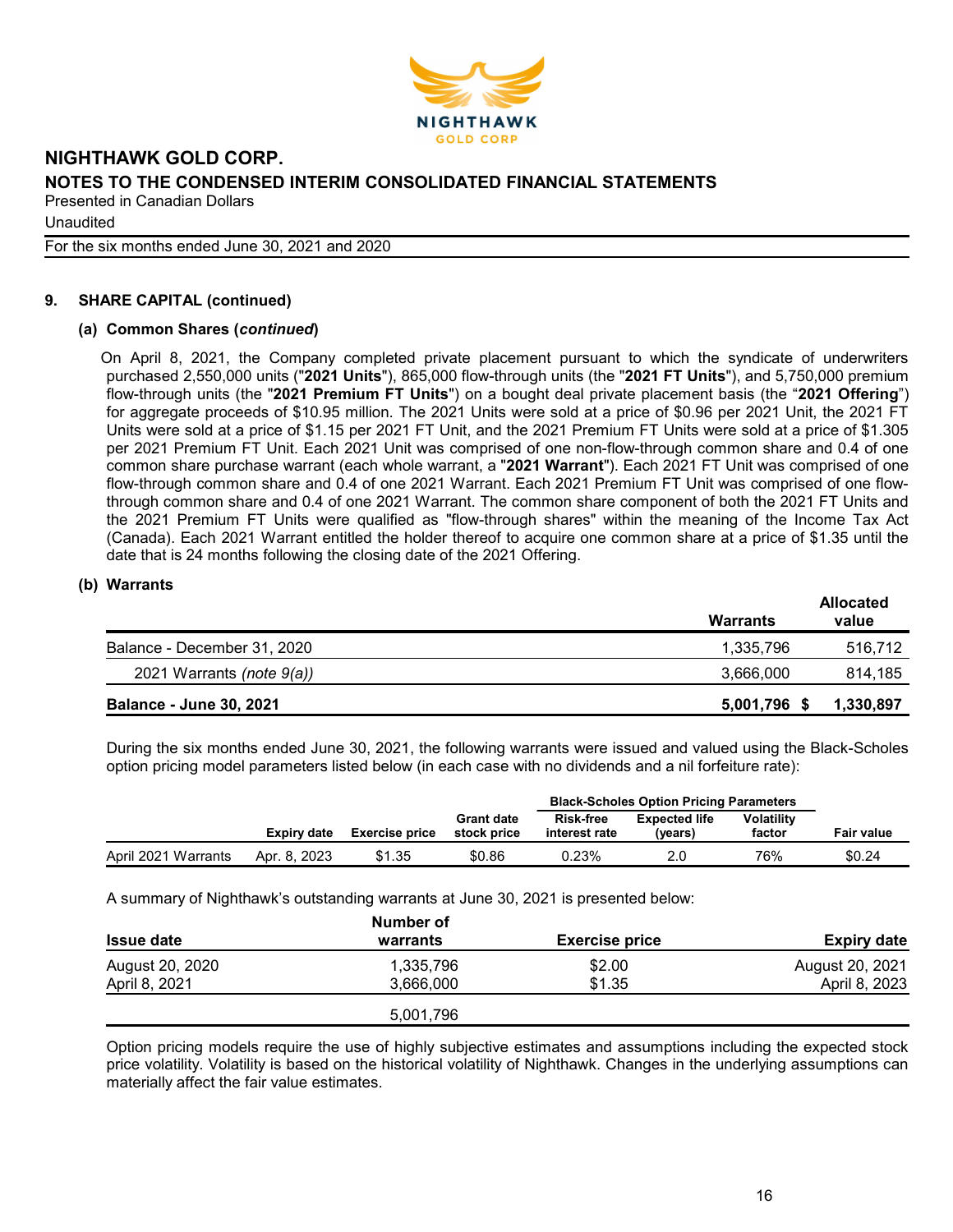

**Unaudited** 

For the six months ended June 30, 2021 and 2020

#### 9. SHARE CAPITAL (continued)

#### (c) Contributed Surplus

#### Share-based Payment Reserve

| <b>Balance - June 30, 2021</b> | 19,470,263 |
|--------------------------------|------------|
| Vesting of share units         | (69,000)   |
| Stock-based compensation       | 971.923    |
| Balance - December 31, 2020    | 18,567,340 |
|                                |            |

#### Incentive Plans

The shareholders of Nighthawk have approved a stock option plan (the "Stock Option Plan") and a share unit plan (the "Share Unit Plan" and together with the Stock Option Plan, the "Incentive Plans"). The Incentive Plans supersede the previous option plan of Nighthawk, however, awards outstanding under the previous option plan continue to be outstanding and governed by the previous stock option plan. The Incentive Plans are each a "rolling evergreen" plan and provide that the number of common shares of Nighthawk available for issuance from treasury under the Incentive Plans or any other security based compensation arrangement (pre-existing or otherwise, including the previous option plan), subject to adjustments, shall not exceed 10% of the issued and outstanding common shares of the Nighthawk at the time of grant. Any increase in the issued and outstanding common shares of Nighthawk will result in an increase in the available number of common shares issuable under the Incentive Plans. Any issuance of common shares from treasury pursuant to the settlement of stock options or share units granted pursuant to the Incentive Plans shall automatically replenish the number of common shares issuable under the Incentive Plans. When each option or share unit is exercise/settled (as applicable), cancelled or terminated, a common share shall automatically be made available for the grant of a stock option/share unit under the Incentive Plans.

#### Stock Option Plan

The Stock Option Plan provides for the issuance of stock options to acquire common shares to employees, directors, officers, consultants, and management company employees of Nighthawk. The period within which stock options may be exercised and the number of stock options which may be exercised in any such period are determined by the Board of Directors at the time of grant of such stock options, however, that the maximum term of any stock option awarded under the Stock Option Plan is ten (10) years. The exercise price per common shares under a stock option is determined by the Board of Directors, but in any event, shall not be lower than the "market price" of the common shares on the date of grant of the stock option.

|                                | Number of<br>options   | Weighted<br>average<br>exercise price |
|--------------------------------|------------------------|---------------------------------------|
| Balance - December 31, 2020    | 3,093,500 \$           | 2.28                                  |
| Granted<br><b>Expired</b>      | 1,950,000<br>(466,000) | 1.19<br>1.25                          |
| <b>Balance - June 30, 2021</b> | 4,577,500 \$           | 1.92                                  |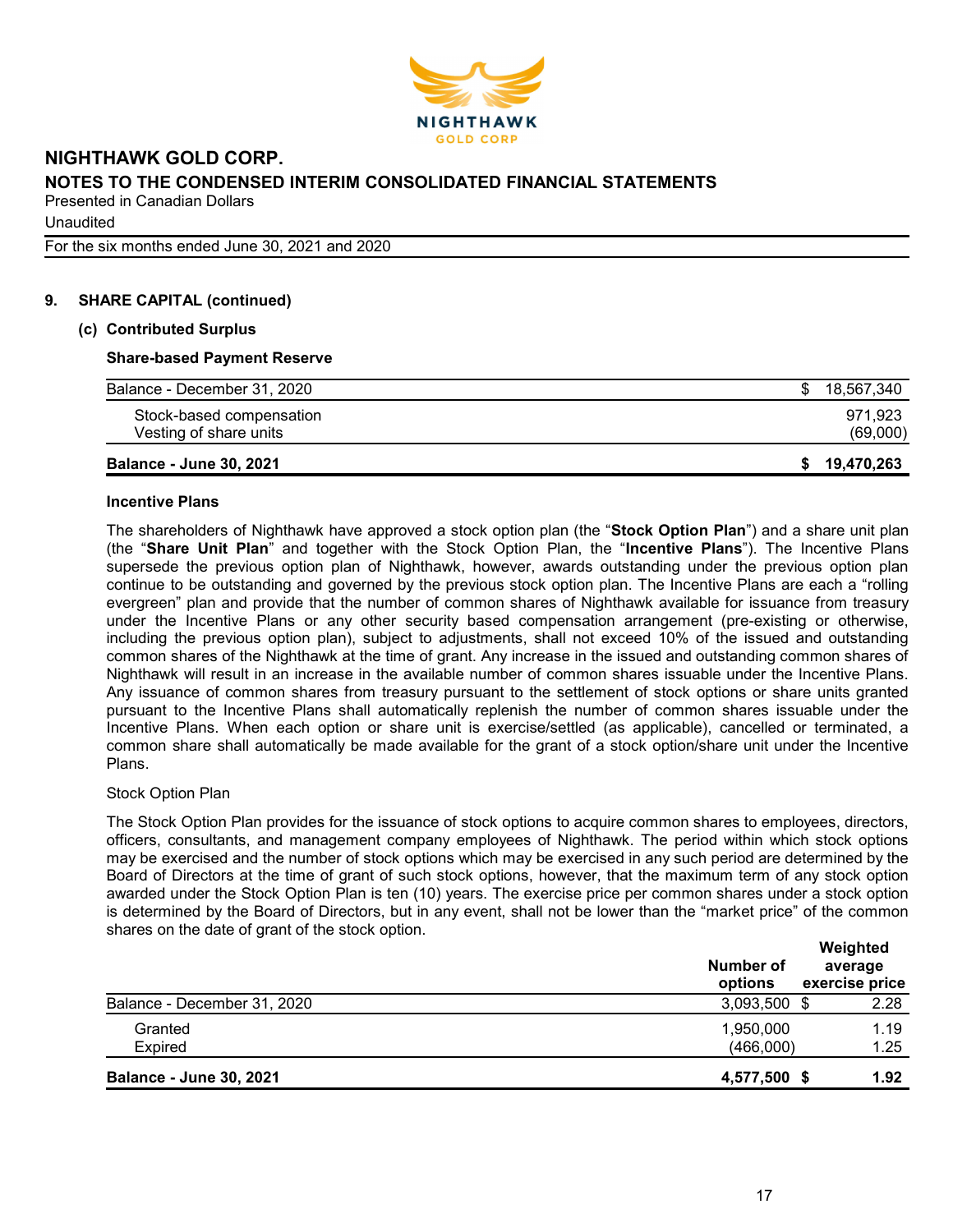

**Unaudited** 

For the six months ended June 30, 2021 and 2020

### 9. SHARE CAPITAL (continued)

#### (c) Contributed Surplus (continued)

During the six months ended June 30, 2021, the following stock options were issued and valued using the Black-Scholes option pricing model parameters listed below (in each case with no dividends and a nil forfeiture rate):

|                                |                      |                       |                                  | <b>Black-Scholes option pricing parameters</b> |                                 |                      |                   |
|--------------------------------|----------------------|-----------------------|----------------------------------|------------------------------------------------|---------------------------------|----------------------|-------------------|
| Expiry date                    | Number of<br>options | <b>Exercise price</b> | <b>Grant date</b><br>stock price | <b>Risk-free</b><br>interest rate              | <b>Expected life</b><br>(years) | Volatility<br>factor | <b>Fair value</b> |
| Six months ended June 30, 2021 |                      |                       |                                  |                                                |                                 |                      |                   |
| January 1, 2026 <sup>(a)</sup> | 250,000              | 1.32                  | 1.32                             | 0.39                                           | 5.0                             | 84%                  | \$0.88            |
| April 14, 2026 <sup>(b)</sup>  | 1.700.000            | 1.17                  | 1.17                             | 0.74                                           | 5.0                             | 76%                  | \$0.71            |

(a) Options vest in 4 equal instalments on the date of grant and on the first, second and third anniversaries of the option grant.

(b) Options vest in 3 equal instalments on the date of grant and on the first and second anniversaries of the option grant.

A summary of Nighthawk's outstanding stock options at June 30, 2021 is presented below:

| <b>Grant date</b>           | <b>Options</b><br>outstanding | <b>Options</b><br>exercisable | <b>Exercise price</b> | <b>Weighted average</b><br>remaining life<br>(years) |
|-----------------------------|-------------------------------|-------------------------------|-----------------------|------------------------------------------------------|
| July 4, 2016 <sup>(a)</sup> | 90,000                        | 90,000                        | \$1.85                | 0.0                                                  |
| March 20, 2017              | 800,000                       | 800,000                       | \$4.00                | 0.7                                                  |
| September 19, 2018          | 761,000                       | 761.000                       | \$2.00                | 2.2                                                  |
| December 10, 2019           | 401,500                       | 401.500                       | \$2.10                | 3.4                                                  |
| October 5, 2020             | 75,000                        | 75,000                        | \$1.30                | 4.2                                                  |
| December 2, 2020            | 500,000                       | 125,000                       | \$1.26                | 4.4                                                  |
| January 1, 2021             | 250,000                       | 62.500                        | \$1.32                | 4.5                                                  |
| April 14, 2021              | 1.700.000                     | 566,667                       | \$1.17                | 4.8                                                  |
|                             | 4,577,500                     | 2,881,667                     | \$1.92                | 3.4                                                  |

(a) Subsequent to period end, 90,000 stock options having a weighted average exercise price of \$1.85 expired unexercised.

Option pricing models require the use of highly subjective estimates and assumptions including the expected stock price volatility. Volatility is based on the historical volatility of Nighthawk. Changes in the underlying assumptions can materially affect the fair value estimates. The options issued to non-employees were valued using the fair value of the equity instrument granted in the absence of a reliable estimate of the fair value of the goods or services received.

#### Share Unit Plan

The Share Unit Plan provides for the issuance of share units to employees, directors, officers, consultants, and management company employees of Nighthawk. Share units are units created by means of an entry on the books of Nighthawk representing the right to receive one common share (subject to adjustments) issued from treasury per share unit. The number of share units granted and any applicable vesting conditions are determined in the discretion of the Board of Directors (or a committee thereof) on the date of grant. In granting share units, the Board of Directors (or a committee thereof) may include other terms, conditions, and/or vesting criteria which are not inconsistent with the Share Unit Plan. Share units are settled by way of issuance of common shares from treasury as soon as practicable following the maturity date in accordance with the Share Unit Plan.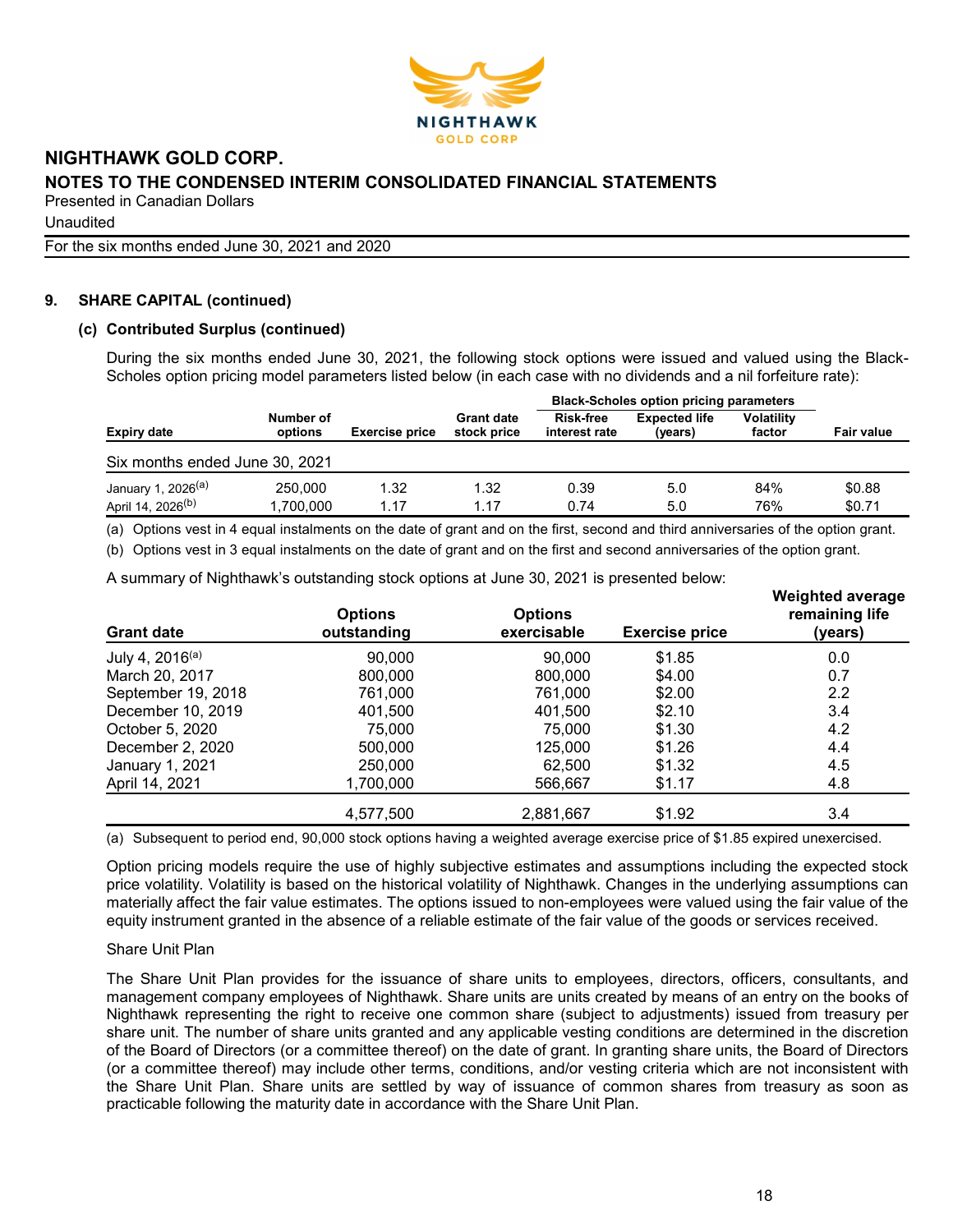

**Unaudited** 

For the six months ended June 30, 2021 and 2020

#### 9. SHARE CAPITAL (continued)

#### (c) Contributed Surplus (continued)

The grant date fair value of the share units equals the fair market value of the corresponding shares at the grant date. The fair value of these equity-settled awards is recognized as compensation expense with a corresponding increase in equity. The total amount expensed is recognized over the vesting period, which is the period over which all the specified vesting conditions should be satisfied.

During the six months ended June 30, 2021, the Company granted 125,000 share units to an officer under its Share Unit Plan. The share units issued to the officer will vest in three equal installments on the first, second and third anniversaries from the date of grant. During the six months ended June 30, 2020, the Company did not grant any share units under its Share Unit Plan. Compensation for the six months ended June 30, 2021 was \$215,223 (six months ended June 30, 2020 - \$100,222) and was recorded as stock based compensation in the statement of loss and comprehensive loss. During the six months ended June 30, 2021, 50,000 share unit vested, therefore \$69,000 was transferred from share-based payment reserve to share capital.

As at June 30, 2021, there were 686,500 share units outstanding and no units exercisable (June 30, 2020 - 286,500 outstanding and no units exercisable).

#### 10. NET LOSS PER SHARE

Net loss per share has been calculated using the weighted average number of shares outstanding during the six months ended June 30, 2021 and 2020.

|                                                                                                                                          | Three months ended<br>June 30, |                           | Six months ended<br>June 30.                   |                      |  |
|------------------------------------------------------------------------------------------------------------------------------------------|--------------------------------|---------------------------|------------------------------------------------|----------------------|--|
|                                                                                                                                          | 2021                           | 2020                      | 2021                                           | 2020                 |  |
| Net loss for the period                                                                                                                  | $(9,649,449)$ \$               |                           | $(940,885)$ \$ $(12,924,421)$ \$ $(3,840,775)$ |                      |  |
| Basic and fully diluted weighted average number of<br>shares outstanding during the period<br>Basic and fully diluted net loss per share | 59,750,786<br>$(0.16)$ \$      | 44,867,796<br>$(0.02)$ \$ | 55,502,191<br>$(0.23)$ \$                      | 44,769,994<br>(0.09) |  |

Fully diluted weighted average common shares outstanding for the six months ended June 30, 2021 and 2020 are not reflective of the outstanding stock options and warrants as their exercise would be anti-dilutive in the loss per share calculation.

### 11. RELATED PARTY DISCLOSURES

#### (a) Director and Executive Management Compensation

Directors and executive management's compensation for the six months ended June 30, 2021 and 2020 consisted of the following:

|                                        |   | Three months ended<br>June 30, |  |            | Six months ended<br>June 30, |  |         |
|----------------------------------------|---|--------------------------------|--|------------|------------------------------|--|---------|
|                                        |   | 2021                           |  | 2020       | 2021                         |  | 2020    |
| Cash compensation                      | S | 190,469 \$                     |  | 110,800 \$ | 405,742 \$                   |  | 249,300 |
| <b>Employment benefits</b>             |   | 14,854                         |  | 2,850      | 19,709                       |  | 5,700   |
| Fair value of stock-based compensation |   | 367,072                        |  | 50,111     | 568,262                      |  | 100,222 |
|                                        |   | 572.395 \$                     |  | 163,761 \$ | 993,713 \$                   |  | 355,222 |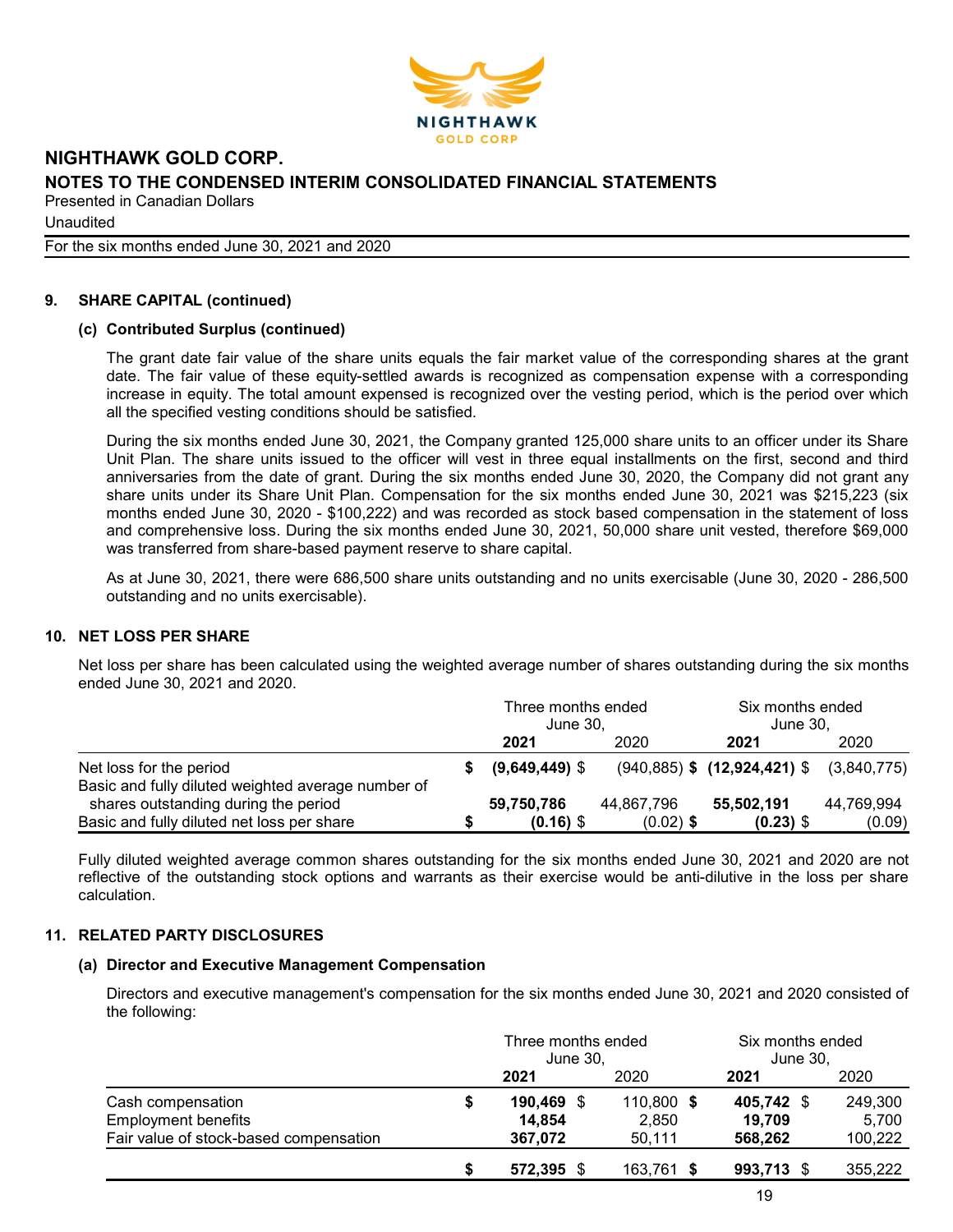

**Unaudited** 

For the six months ended June 30, 2021 and 2020

### 11. RELATED PARTY DISCLOSURES (continued)

#### (b) Director and Executive Management Transactions

The aggregate value of transactions and outstanding balances relating to entities over which directors and executive management have control or significant influence were as follows:

| <b>Transaction</b>    |      | <b>Transaction value</b><br>for the six months ended | Balance outstanding as at |                  |                         |  |                      |
|-----------------------|------|------------------------------------------------------|---------------------------|------------------|-------------------------|--|----------------------|
|                       | Note |                                                      | <b>June 30,</b><br>2021   | June 30,<br>2020 | <b>June 30,</b><br>2021 |  | December 31.<br>2020 |
| Geological consulting | ′1)  | S                                                    | $22,550$ \$               | 108,000 \$       | ۰                       |  |                      |
| Consulting            | (2)  |                                                      | $\overline{\phantom{0}}$  | 54,000           |                         |  |                      |
| Rent                  | (3)  |                                                      |                           | 32.762           |                         |  |                      |
| Rent                  | (4)  |                                                      | $30,114$ \$               |                  | -                       |  |                      |
|                       |      |                                                      | 52,664                    | 194,762 \$       |                         |  |                      |

(1) During the six months ended June 30, 2021, Nighthawk paid geological consulting fees of \$22,550 (six months ended June 30, 2020 - \$108,000) to Byron Geological Inc., a company controlled by Dr. Michael Byron, the former Chief Executive Officer and a Director of Nighthawk. At June 30, 2021, the balance owed was \$nil (December 31, 2020 - \$nil).

- (2) During the six months ended June 30, 2021, Nighthawk paid financial consulting fees of \$nil (six months ended June 30, 2020 - \$54,000) to 2245448 Ontario Inc., a company controlled by Michael Leskovec, the Chief Financial Officer of Nighthawk. At June 30, 2021, the balance owed was \$nil (December 31, 2020 - \$nil).
- (3) During the six months ended June 30, 2021, the Company paid rent and office costs of \$nil (six months ended June 30, 2020 - \$32,762) to 1249687 Ontario Ltd., a company controlled by Brent Peters, a former director of the Company. At June 30, 2021, the balance owed was \$nil (December 31, 2020 - \$nil).
- (4) During the six months ended June 30, 2021, the Company paid rent and office costs of \$30,114 (six months ended June 30, 2020 - \$nil) to 2756189 Ontario Inc., a company controlled by Northfield Capital Corporation, a shareholder of Nighthawk and a company with a common director (Morris Prychidny) and officer (Michael Leskovec). At June 30, 2021, the balance owed was \$nil (December 31, 2020 - \$nil).

### 12. MANAGEMENT OF CAPITAL RISK

Nighthawk's capital management objective is to obtain adequate levels of funding to support its exploration activities, to obtain corporate and administrative functions necessary to support organizational functioning and obtain sufficient funding to further the identification and development of precious metal deposits. Achieving this objective requires management to consider the underlying nature of exploration activities, availability of capital, the cost of various capital alternatives and other factors.

Nighthawk raises capital, as necessary, to meet its needs and take advantage of perceived opportunities and, therefore, does not have a numeric target for its capital structure. Funds are primarily secured through equity capital raised by way of private placements. There can be no assurance that Nighthawk will be able to continue raising equity capital in this manner.

Establishing and adjusting capital requirements is a continuous management process. Exploration involves a high degree of "discovery" risk and substantial uncertainties about the ultimate ability of Nighthawk to achieve positive cash flows from operations. Consequently, management primarily funds Nighthawk's exploration activities and administrative costs by issuing share capital rather than using other capital sources that require fixed repayments of principal or interest. Nighthawk will continue to assess new properties and seek to acquire an interest in additional properties if it feels there is sufficient geologic or economic potential and if it has adequate financial resources to do so.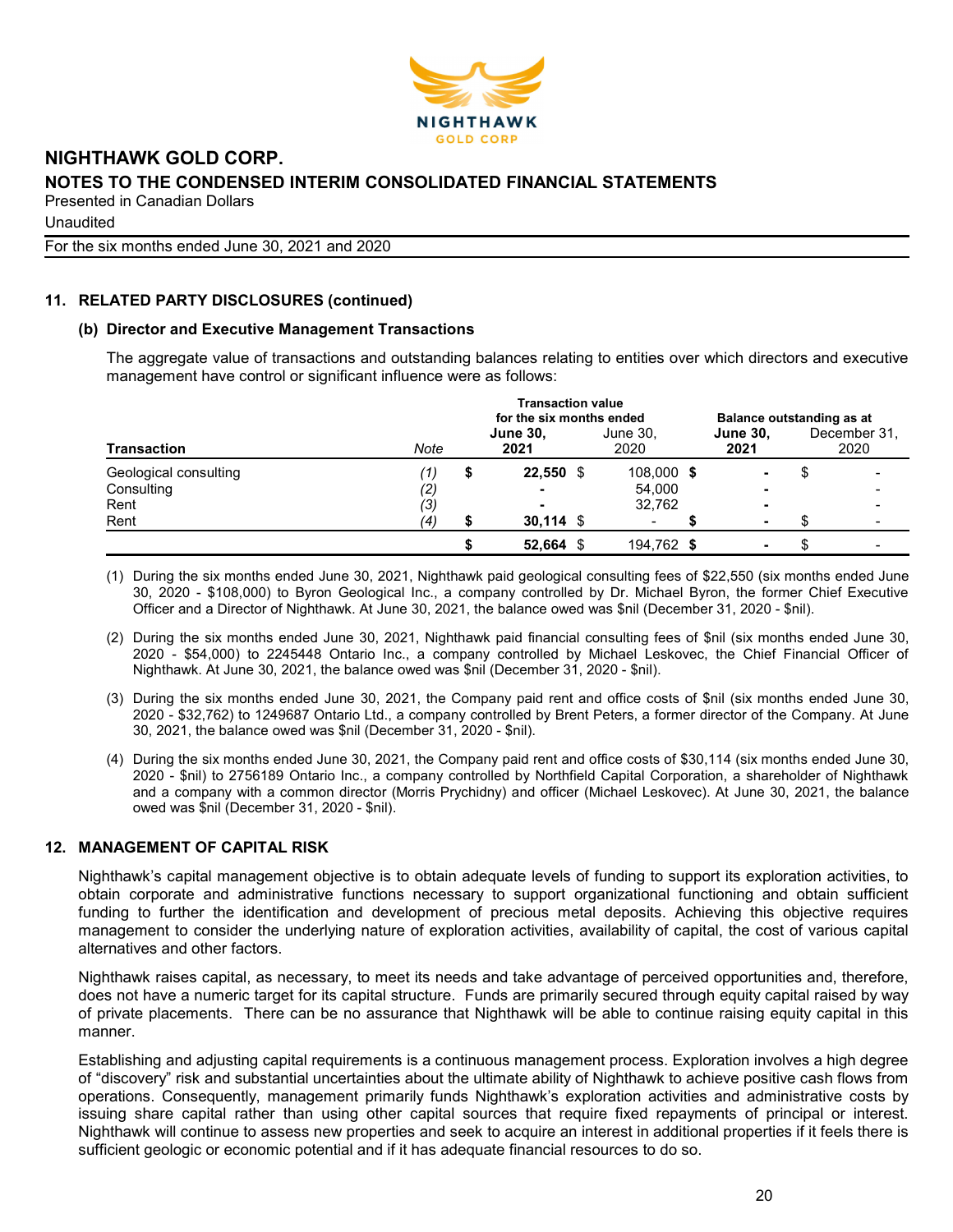

**Unaudited** 

#### For the six months ended June 30, 2021 and 2020

#### 12. MANAGEMENT OF CAPITAL RISK (continued)

Development activities may begin once a property's mineral reserves are estimated and Nighthawk makes a positive production decision. At this point, management may consider other sources of financing such as senior debt or convertible debentures as a means to reduce equity dilution.

Nighthawk's capital under management at June 30, 2021 includes share capital of \$111,684,374 (December 31, 2020 - \$104,003,121).

Nighthawk invests all capital that is surplus to its immediate operational needs in short-term, liquid and highly rated financial instruments, such as cash, and short-term guarantee deposits, all held with major Canadian financial institutions.

There were no changes in Nighthawk's approach to capital management during the six month ended June 30, 2021 and Nighthawk is not subject to any externally imposed capital requirements other than the restricted cash held as guaranteed investment certificates at a Canadian chartered bank as security for the letters of credit posted with respect to Damoti Reclamation Obligation and the Colomac Security (note 5).

As of June 30, 2021, Nighthawk had \$372,227 of flow-through expenditure obligations remaining, which must be expended by December 31, 2022.

#### 13. MANAGEMENT OF FINANCIAL AND OTHER RISK

Nighthawk's financial instruments are exposed to financial risks as summarized below:

#### (a) Fair Value

The carrying amount of cash and cash equivalents, amounts receivable, and accounts payable and accrued liabilities represent their fair value due to their short-term nature. The fair value of the restricted cash are equal to its carrying value. Fair value represents the amount that would be exchanged in an arm's length transaction between willing parties and is best evidenced by a quoted market price if one exists.

#### (b) Credit Risk

Nighthawk's credit risk is primarily attributable to cash and cash equivalents and amounts receivable. Nighthawk has no significant concentration of credit risk arising from operations. Restricted cash consists of guaranteed investment certificates, which secure Nighthawk's two irrevocable standby letters of credit with a Canadian chartered bank (note 5) which Nighthawk considers to be a reputable financial institution. Management therefore believes the risk of loss to be remote.

#### (c) Liquidity Risk

Nighthawk's approach to managing liquidity risk is to ensure that it will have sufficient liquidity to meet liabilities when due. As at June 30, 2021, Nighthawk had a cash balance of \$7,902,053 (December 31, 2020 - \$8,309,832) to settle current liabilities of \$6,980,733 (December 31, 2020 - \$1,583,569). All of Nighthawk's financial trade liabilities have contractual maturities of 30 days or less and are subject to normal trade terms.